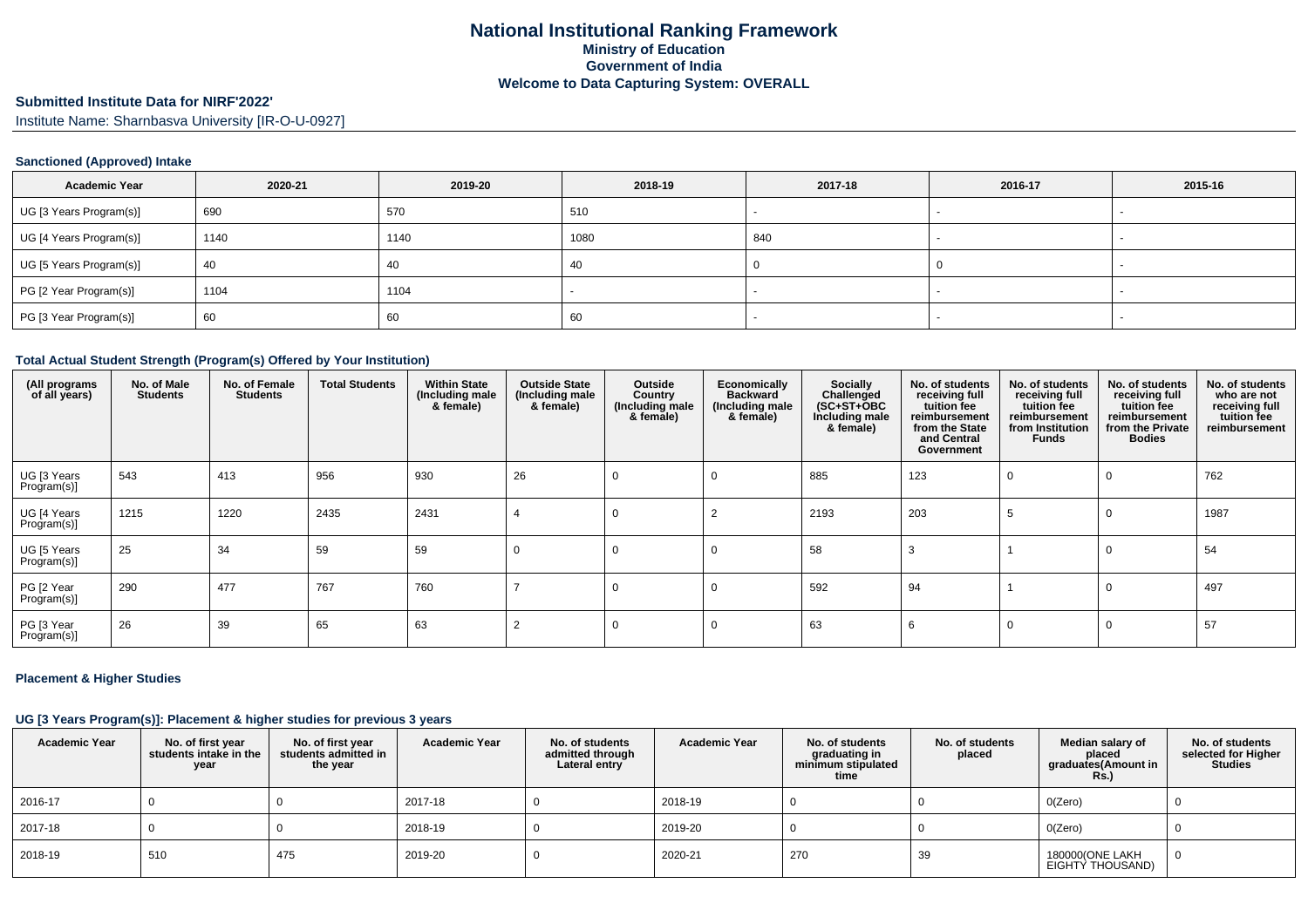### **UG [4 Years Program(s)]: Placement & higher studies for previous 3 years**

| <b>Academic Year</b> | No. of first year<br>students intake in the<br>year | No. of first year<br>students admitted in<br>the year | <b>Academic Year</b> | No. of students<br>admitted through<br>Lateral entry | <b>Academic Year</b> | No. of students<br>graduating in<br>minimum stipulated<br>time | No. of students<br>placed | Median salary of<br>placed<br>graduates(Amount in<br><b>Rs.)</b> | No. of students<br>selected for Higher<br><b>Studies</b> |
|----------------------|-----------------------------------------------------|-------------------------------------------------------|----------------------|------------------------------------------------------|----------------------|----------------------------------------------------------------|---------------------------|------------------------------------------------------------------|----------------------------------------------------------|
| 2015-16              | 900                                                 | 711                                                   | 2016-17              | 168                                                  | 2018-19              | 536                                                            | 302                       | 220000(TWO LAKH<br><b>TWENTY</b><br>THOUSAND)                    | 102                                                      |
| 2016-17              | 840                                                 | 654                                                   | 2017-18              | 107                                                  | 2019-20              | 565                                                            | 345                       | 250000(TWO LAKH<br>FIFTY THOUSAND)                               | 93                                                       |
| 2017-18              | 840                                                 | 550                                                   | 2018-19              | 120                                                  | 2020-21              | 570                                                            | 345                       | 350000(THREE LAKH<br>FIFTY THOUSAND)                             | 98                                                       |

## **UG [5 Years Program(s)]: Placement & higher studies for previous 3 years**

| <b>Academic Year</b> | No. of first year<br>students intake in the<br>year | No. of first year<br>students admitted in<br>the year | <b>Academic Year</b> | No. of students<br>admitted through<br>Lateral entry | <b>Academic Year</b> | No. of students<br>graduating in<br>minimum stipulated<br>time | No. of students<br>placed | Median salary of<br>placed<br>graduates(Amount in<br>Rs.) | No. of students<br>selected for Higher<br><b>Studies</b> |
|----------------------|-----------------------------------------------------|-------------------------------------------------------|----------------------|------------------------------------------------------|----------------------|----------------------------------------------------------------|---------------------------|-----------------------------------------------------------|----------------------------------------------------------|
| 2014-15              |                                                     |                                                       | 2015-16              |                                                      | 2018-19              |                                                                |                           | O(Zero)                                                   |                                                          |
| 2015-16              |                                                     |                                                       | 2016-17              |                                                      | 2019-20              |                                                                |                           | O(Zero)                                                   |                                                          |
| 2016-17              |                                                     |                                                       | 2017-18              |                                                      | 2020-21              |                                                                |                           | O(Zero)                                                   |                                                          |

## **PG [2 Years Program(s)]: Placement & higher studies for previous 3 years**

| <b>Academic Year</b> | No. of first year<br>students intake in the<br>year | No. of first year<br>students admitted in<br>the year | <b>Academic Year</b> | No. of students graduating in minimum<br>stipulated time | No. of students<br>placed | Median salary of<br>placed<br>graduates(Amount in<br><b>Rs.)</b>    | No. of students<br>selected for Higher<br><b>Studies</b> |
|----------------------|-----------------------------------------------------|-------------------------------------------------------|----------------------|----------------------------------------------------------|---------------------------|---------------------------------------------------------------------|----------------------------------------------------------|
| 2017-18              | 918                                                 | 344                                                   | 2018-19              | 330                                                      | 44                        | 287500(TWO LAKH<br>EIGHTY SEVEN<br><b>THOUSAND FIVE</b><br>HUNDRED) | U                                                        |
| 2018-19              | 1104                                                | 515                                                   | 2019-20              | 484                                                      | 23                        | 216000(TWO LAKH<br>SIXTEEN<br>THOUSAND)                             | 13                                                       |
| 2019-20              | 1104                                                | 536                                                   | 2020-21              | 522                                                      | 45                        | 250000(TWO LAKH<br>FIFTY THOUSAND)                                  | U                                                        |

## **PG [3 Years Program(s)]: Placement & higher studies for previous 3 years**

| <b>Academic Year</b> | No. of first year<br>students intake in the<br>year | No. of first vear<br>students admitted in<br>the year | <b>Academic Year</b> | No. of students<br>admitted through<br>Lateral entry | <b>Academic Year</b> | No. of students<br>graduating in<br>minimum stipulated<br>time | No. of students<br>placed | Median salary of<br>placed<br>graduates(Amount in<br><b>Rs.)</b> | No. of students<br>selected for Higher<br><b>Studies</b> |
|----------------------|-----------------------------------------------------|-------------------------------------------------------|----------------------|------------------------------------------------------|----------------------|----------------------------------------------------------------|---------------------------|------------------------------------------------------------------|----------------------------------------------------------|
| 2016-17              |                                                     |                                                       | 2017-18              |                                                      | 2018-19              |                                                                |                           | O(Zero)                                                          |                                                          |
| 2017-18              | 60                                                  | 24                                                    | 2018-19              | 12                                                   | 2019-20              | 36                                                             |                           | 250000(TWO LAKH<br>FIFTY THOUSANDTY<br>THOU)                     |                                                          |
| 2018-19              | 60                                                  | 14                                                    | 2019-20              | 30                                                   | 2020-21              | 40                                                             | 10                        | 400000(FOUR LAKH)                                                |                                                          |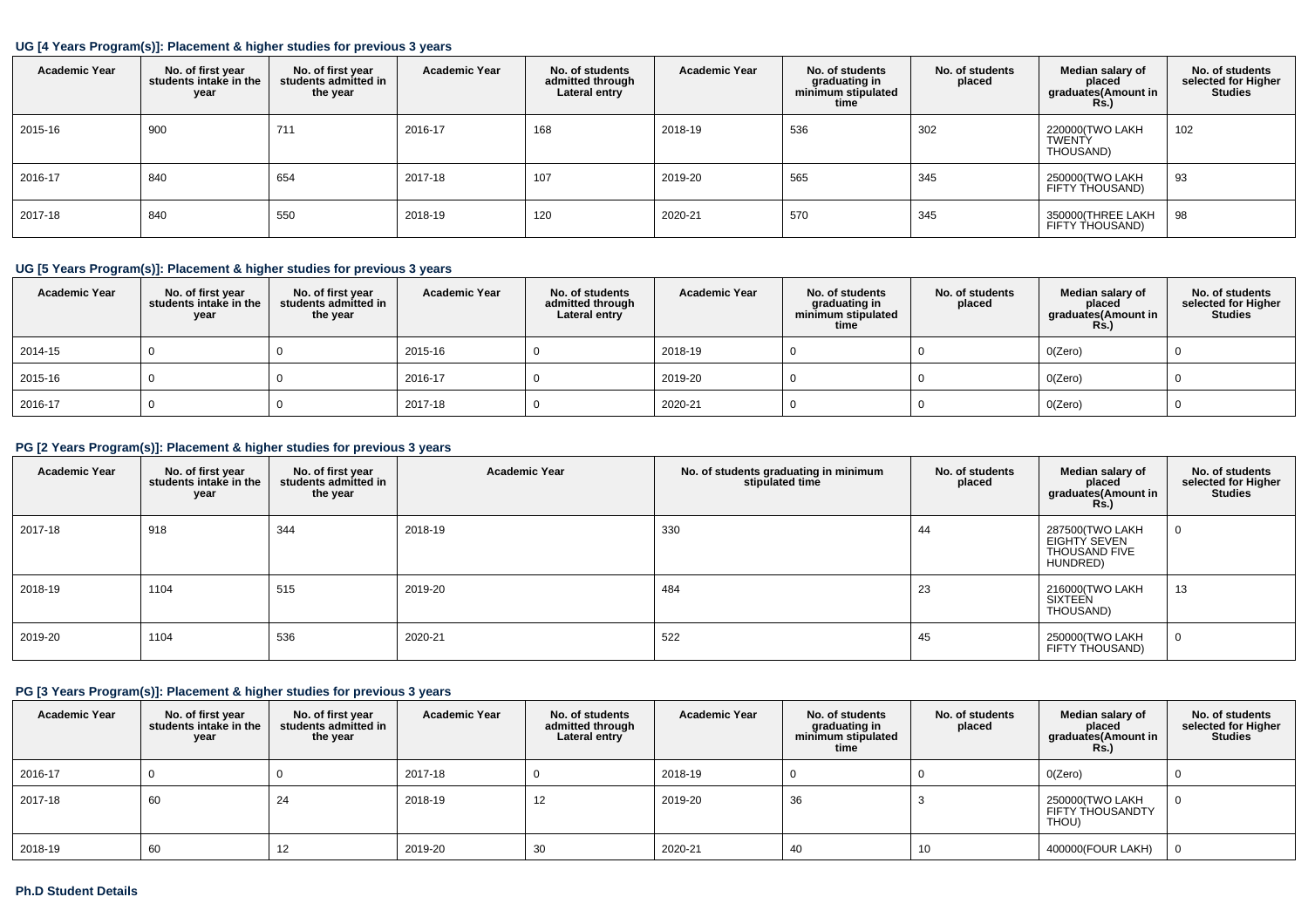| Ph.D (Student pursuing doctoral program till 2020-21 Students admitted in the academic year 2020-21 should not be entered here.) |                                                                                                                                  |                       |         |  |  |  |  |
|----------------------------------------------------------------------------------------------------------------------------------|----------------------------------------------------------------------------------------------------------------------------------|-----------------------|---------|--|--|--|--|
|                                                                                                                                  |                                                                                                                                  | <b>Total Students</b> |         |  |  |  |  |
| Full Time                                                                                                                        |                                                                                                                                  |                       |         |  |  |  |  |
| Part Time                                                                                                                        |                                                                                                                                  | 74                    |         |  |  |  |  |
| No. of Ph.D students graduated (including Integrated Ph.D)                                                                       |                                                                                                                                  |                       |         |  |  |  |  |
|                                                                                                                                  | 2020-21                                                                                                                          | 2019-20               | 2018-19 |  |  |  |  |
| Full Time                                                                                                                        |                                                                                                                                  |                       |         |  |  |  |  |
| Part Time                                                                                                                        |                                                                                                                                  |                       |         |  |  |  |  |
|                                                                                                                                  | PG (Student pursuing MD/MS/DNB program till 2020-21 Students admitted in the academic year 2021 - 22 should not be entered here) |                       |         |  |  |  |  |
|                                                                                                                                  | Number of students pursuing PG (MD/MS/DNB) program                                                                               |                       |         |  |  |  |  |
| No. of students Graduating in PG (MD/MS/DNB) program                                                                             |                                                                                                                                  |                       |         |  |  |  |  |
| 2020-21                                                                                                                          | 2019-20<br>2018-19                                                                                                               |                       |         |  |  |  |  |
|                                                                                                                                  |                                                                                                                                  |                       |         |  |  |  |  |

#### **Online Education**

| 1. Does all programs/courses were completed on time.                                            |                                                                                       | Yes                                                                                                                                     |                                                |  |  |  |
|-------------------------------------------------------------------------------------------------|---------------------------------------------------------------------------------------|-----------------------------------------------------------------------------------------------------------------------------------------|------------------------------------------------|--|--|--|
| 2. Measures taken to complete the syllabus of courses and programs.                             |                                                                                       | Videos were uploaded to students and encouraged them to learn the course and perform the weekly assignments were given and<br>assessed. |                                                |  |  |  |
| 3. The period of delay in completion of syllabus (in months).                                   |                                                                                       |                                                                                                                                         |                                                |  |  |  |
| 4. The period of delay in conducting exams (in months).                                         |                                                                                       |                                                                                                                                         |                                                |  |  |  |
| <b>Portal Name</b>                                                                              | No. of students offered online courses which have credit<br>transferred to transcript | Total no, of online courses which have credit transferred<br>to the transcript                                                          | Total no. of credits transferred to transcript |  |  |  |
| 210<br>Swayam                                                                                   |                                                                                       |                                                                                                                                         | 24                                             |  |  |  |
| 5. No. of courses developed and available online on Swayam platform by your institution faculty |                                                                                       |                                                                                                                                         |                                                |  |  |  |

## **Financial Resources: Utilised Amount for the Capital expenditure for previous 3 years**

| Academic Year                                                                                        | 2020-21                                                                             | 2019-20                                                                                   | 2018-19                                                                                |  |  |  |  |  |
|------------------------------------------------------------------------------------------------------|-------------------------------------------------------------------------------------|-------------------------------------------------------------------------------------------|----------------------------------------------------------------------------------------|--|--|--|--|--|
|                                                                                                      | <b>Utilised Amount</b>                                                              | <b>Utilised Amount</b>                                                                    | <b>Utilised Amount</b>                                                                 |  |  |  |  |  |
| Annual Capital Expenditure on Academic Activities and Resources (excluding expenditure on buildings) |                                                                                     |                                                                                           |                                                                                        |  |  |  |  |  |
| Library                                                                                              | 3732765 (THIRTY SEVEN LAKH THRIRTY TWO THOUSAND<br>SEVEN HUNDRED SIXTY FIVE)        | 3390694 (THIRTY THREE LAKH NINETY THOUSAND SIX<br>HUNDRED NINETY FOUR)                    | 38183141 (THREE CRORE EIGHTY ONE LAKH EIGHTY<br>THREE THOUSAND ONE HUNDRED FOURTY ONE) |  |  |  |  |  |
| New Equipment for Laboratories                                                                       | 2507000 (TWENTY FIVE LAKH SEVEN THOUSAND)                                           | 24676733 (TWO CRORE FOURTY SEVEN LAKH SEVENTY<br>SIX THOUSAND SEVEN HUNDRED THIRTY THREE) | 16908125 (ONE CRORE SIXTY NINE LAKH EIGHT<br>THOUSAND ONE HUNDRED TWENTY FIVE)         |  |  |  |  |  |
| <b>Engineering Workshops</b>                                                                         | 750000 (SEVEN LAKH FIFTY THOUSAND)                                                  | 1266338 (TWELVE LAKH SIXTY SIX THOUSAND THREE<br>HUNDRED THIRTY EIGHT)                    | 6504637 (SIXTY FIVE LAKH FOUR THOUSAND SIX<br>HUNDRED THIRTY SEVEN)                    |  |  |  |  |  |
| Other expenditure on creation of Capital Assets (excluding<br>expenditure on Land and Building)      | 69236235 (SIX CRORE NINETY TWO LAKH THIRTY SIX<br>THOUSAND TWO HUNDRED THIRTY FIVE) | 34796384 (THREE CRORE FOURTY SEVEN LAKH NINETY<br>SIX THOUSAND THREE HUNDRED EIGHTY FOUR) | 23865050 (TWO CRORE THIRTY EOIGHT LAKH SIXTY FIVE<br>THOUSAND FIFTY)                   |  |  |  |  |  |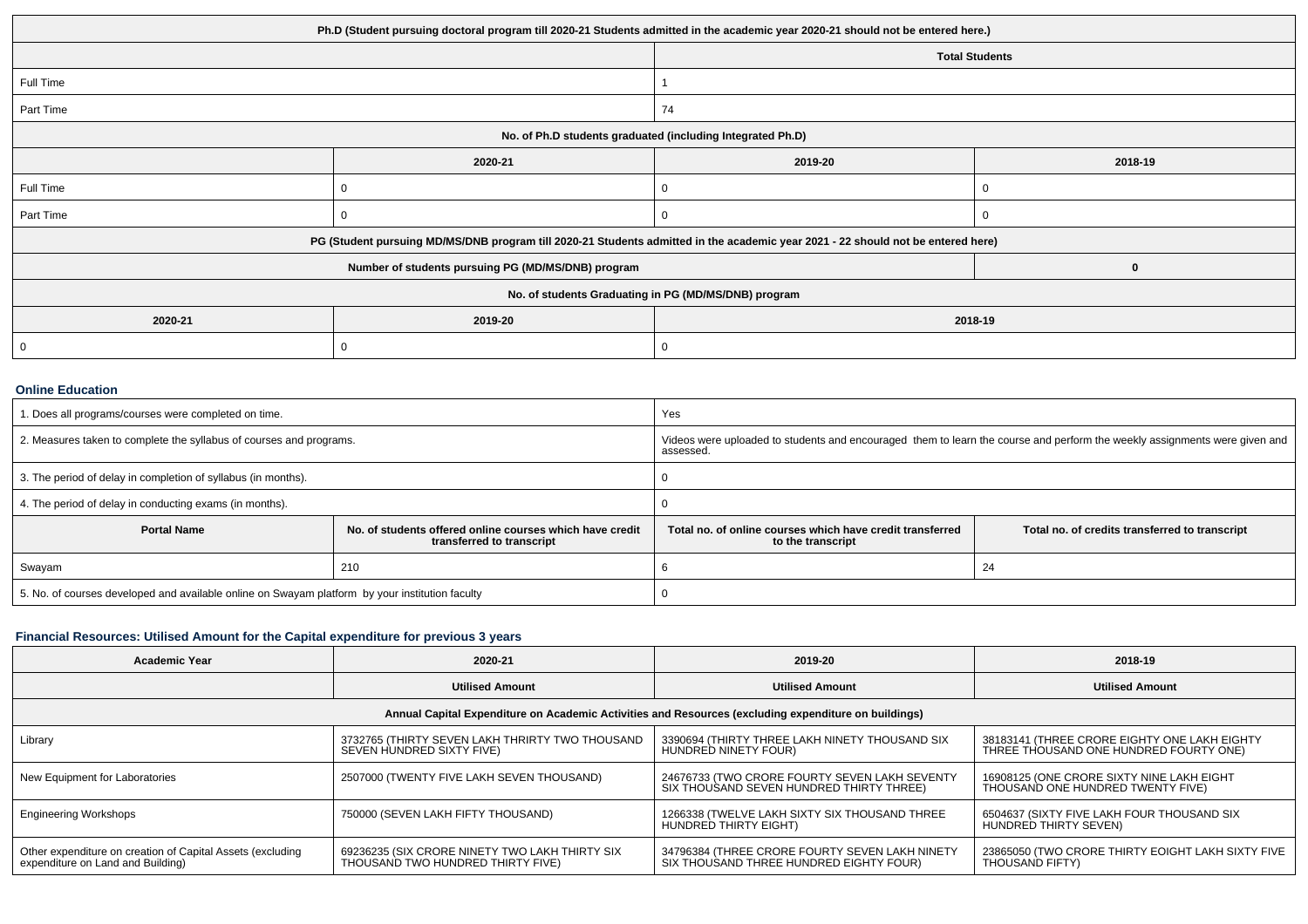### **Financial Resources: Utilised Amount for the Operational expenditure for previous 3 years**

| <b>Academic Year</b>                                                                                                                                                                           | 2020-21                                                                                | 2019-20                                                                                | 2018-19                                                                                     |  |  |  |  |  |
|------------------------------------------------------------------------------------------------------------------------------------------------------------------------------------------------|----------------------------------------------------------------------------------------|----------------------------------------------------------------------------------------|---------------------------------------------------------------------------------------------|--|--|--|--|--|
|                                                                                                                                                                                                | <b>Utilised Amount</b>                                                                 | <b>Utilised Amount</b>                                                                 | <b>Utilised Amount</b>                                                                      |  |  |  |  |  |
| <b>Annual Operational Expenditure</b>                                                                                                                                                          |                                                                                        |                                                                                        |                                                                                             |  |  |  |  |  |
| Salaries (Teaching and Non Teaching staff)                                                                                                                                                     | 140433999 (FOURTEEN CRORE FOUR LAKH THIRTY<br>THREE THOUSAND NINE HUNDRED NINETY NINE) | 165954252 (SIXTEEN CRORE FIFTY NINE LAKH FIFTY<br>FOUR THOUSAND TWO HUNDRED FIFTY TWO) | 127249399 (TWELEVE CRORE SEVENTY TWO LAKH<br>FOURTY NINE THOUSAND THREE HUNDRED NINTY NINE) |  |  |  |  |  |
| Maintenance of Academic Infrastructure or consumables and<br>other running expenditures(excluding maintenance of hostels<br>and allied services, rent of the building, depreciation cost, etc) | 39644504 (THREE CRORE NINETY SIX LAKH FOURTY<br>FOUR THOUSAND FIVE HUNDRED AND FOUR)   | 10500934 (ONE CRORE FIVE LAKH NINE HUNDRED<br>THIRTY FOUR)                             | 58522952 (FIVE CRORE EIGHTY FIVE LAKH TWENTY TWO<br>THOUSAND NINE HUNDRED FIFTY TWO)        |  |  |  |  |  |
| Seminars/Conferences/Workshops                                                                                                                                                                 | 550000 (FIVE LAKH FIFTY THOUSAND)                                                      | 1919589 (NINTEEN LAKH NINTEEN THOUSAND FIVE<br>HUNDRED EIGHTY NINE)                    | 964353 (NINE LAKH SIXTY FOUR THOUSAND THREE<br>HUNDRED FIFTY THREE)                         |  |  |  |  |  |

### **IPR**

| Calendar year            | 2020 | 2019 | 2018 |
|--------------------------|------|------|------|
| No. of Patents Published | -40  |      |      |
| No. of Patents Granted   |      |      |      |

# **Sponsored Research Details**

| <b>Financial Year</b>                    | 2020-21                             | 2019-20                    | 2018-19 |
|------------------------------------------|-------------------------------------|----------------------------|---------|
| Total no. of Sponsored Projects          |                                     |                            |         |
| Total no. of Funding Agencies            |                                     |                            |         |
| Total Amount Received (Amount in Rupees) | 209500                              | 9500                       |         |
| Amount Received in Words                 | TWO LAKH NINE THOUSAND FIVE HUNDRED | NINE THOUSAND FIVE HUNDRED | Zero    |

## **Consultancy Project Details**

| <b>Financial Year</b>                    | 2020-21                                                      | 2019-20                                                   | 2018-19                                    |
|------------------------------------------|--------------------------------------------------------------|-----------------------------------------------------------|--------------------------------------------|
| Total no. of Consultancy Projects        | 184                                                          | 660                                                       | 254                                        |
| Total no. of Client Organizations        |                                                              |                                                           |                                            |
| Total Amount Received (Amount in Rupees) | 749698                                                       | 561780                                                    | 298100                                     |
| Amount Received in Words                 | SEVEN LAKH FOURTY NINE THOUSAND SIX HUNDERED<br>NINETY EIGHT | FIVE LAKH SIXTY ONE THOUSAND SEVEN HUNDERED<br>AND EIGHTY | TWO LAKH NINETY EIGHT THOUSAND ONE HUNDRED |

## **Executive Development Program/Management Development Programs**

| <b>Financial Year</b>                                                             | 2020-21 | 2019-20 | 2018-19 |
|-----------------------------------------------------------------------------------|---------|---------|---------|
| Total no. of Executive Development Programs/ Management<br>Development Programs   |         |         |         |
| Total no. of Participants                                                         |         |         |         |
| Total Annual Earnings (Amount in Rupees)(Excluding Lodging<br>& Boarding Charges) |         |         |         |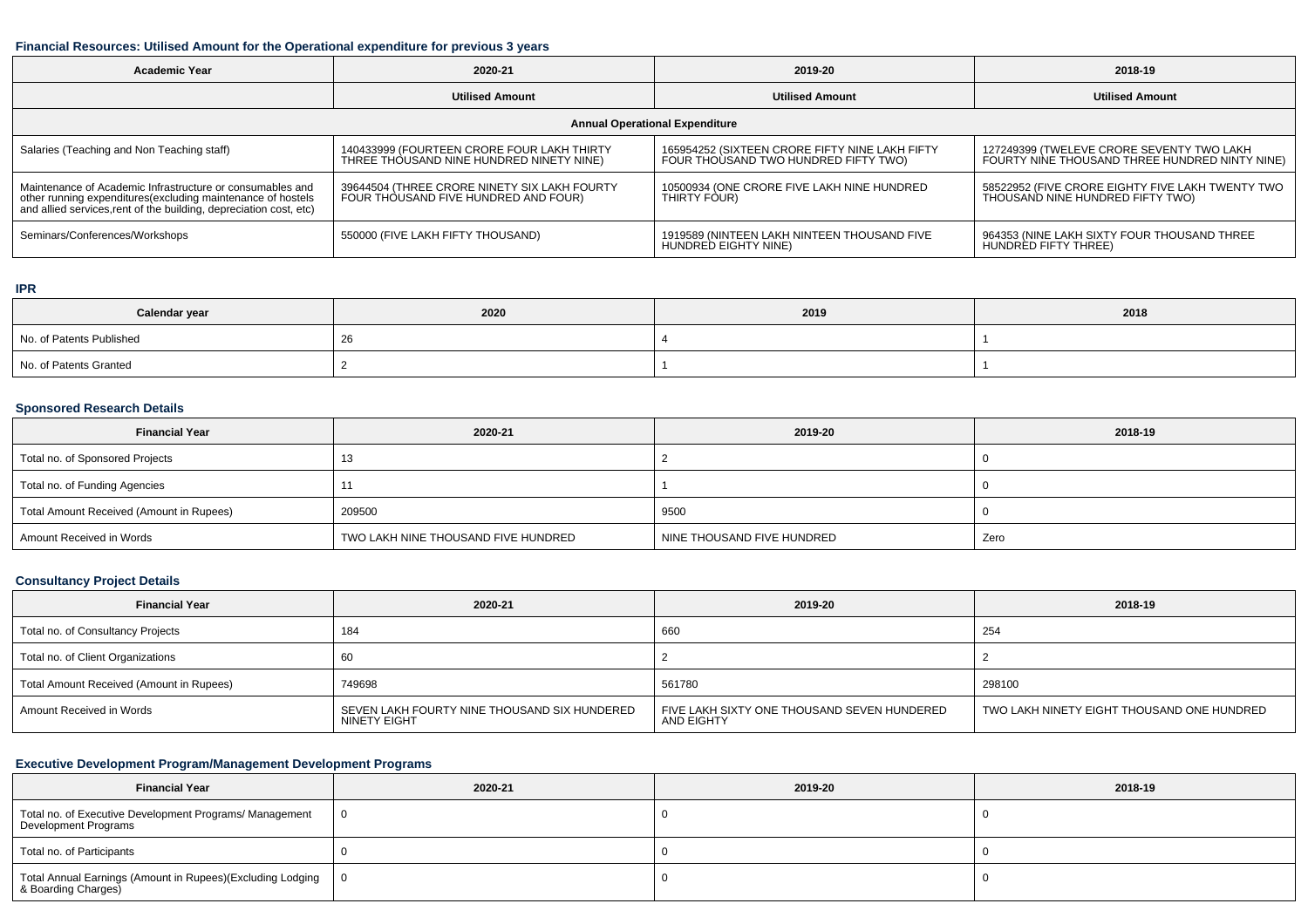| Earnings in Words<br>Total Annual L | Zerc | Zerc | Zero |
|-------------------------------------|------|------|------|
|-------------------------------------|------|------|------|

## **PCS Facilities: Facilities of physically challenged students**

| 1. Do your institution buildings have Lifts/Ramps?                                                                                                         | Yes, more than 80% of the buildings |
|------------------------------------------------------------------------------------------------------------------------------------------------------------|-------------------------------------|
| 2. Do your institution have provision for walking aids, including wheelchairs and transportation from one building to another for<br>handicapped students? | Yes                                 |
| 3. Do your institution buildings have specially designed toilets for handicapped students?                                                                 | Yes, more than 80% of the buildings |

#### **Accreditation**

#### **NBA Accreditation**

| * Does vour institute have a valid NBA Accreditation? | $\overline{M}$<br>יעו |
|-------------------------------------------------------|-----------------------|
|-------------------------------------------------------|-----------------------|

### **NAAC Accreditation**

| 1. Does your institute have a valid NAAC Accreditation? | <b>NC</b> |
|---------------------------------------------------------|-----------|
|---------------------------------------------------------|-----------|

### **Faculty Details**

| Srno            | <b>Name</b>                        | Age | Designation                | Gender | Qualification | <b>Experience (In</b><br>Months) | <b>Currently working</b><br>with institution? | <b>Joining Date</b> | <b>Leaving Date</b>      | <b>Association type</b> |
|-----------------|------------------------------------|-----|----------------------------|--------|---------------|----------------------------------|-----------------------------------------------|---------------------|--------------------------|-------------------------|
|                 | AKKANAGAMMA                        | 35  | <b>Assistant Professor</b> | Female | M.Tech        | 138                              | Yes                                           | 07-07-2014          | $\sim$                   | Regular                 |
| $\overline{2}$  | Amar Deshmukh                      | 26  | <b>Assistant Professor</b> | Male   | M.Tech        | 12 <sup>2</sup>                  | Yes                                           | 01-02-2021          | $\overline{a}$           | Regular                 |
| 3               | AMBIKA                             | 32  | <b>Assistant Professor</b> | Female | M.Sc.         | 107                              | Yes                                           | 16-08-2012          | $\sim$                   | Regular                 |
| 4               | AMBRESH REDDY                      | 25  | <b>Assistant Professor</b> | Male   | M.Sc.         | 23                               | Yes                                           | 01-09-2019          | $\sim$                   | Regular                 |
| $5\phantom{.0}$ | <b>AMRUTA</b>                      | 29  | <b>Assistant Professor</b> | Female | M.Tech        | 47                               | Yes                                           | 01-08-2017          | $\sim$                   | Regular                 |
| 6               | Amruta                             | 30  | <b>Assistant Professor</b> | Female | M.Tech        | 75                               | Yes                                           | 01-08-2016          | $\sim$                   | Regular                 |
| $\overline{7}$  | Anand N Patil                      | 30  | <b>Assistant Professor</b> | Male   | M.Tech        | 45                               | Yes                                           | 15-09-2017          | $\sim$                   | Regular                 |
| 8               | <b>ANANDKUMAR</b>                  | 38  | <b>Assistant Professor</b> | Male   | M.Tech        | 120                              | Yes                                           | 03-03-2009          | $\sim$                   | Regular                 |
| 9               | <b>ANIL DANGI</b>                  | 36  | <b>Assistant Professor</b> | Male   | M.Tech        | 120                              | Yes                                           | 01-01-2009          | $\overline{\phantom{a}}$ | Regular                 |
| 10              | <b>ANILKUMAR</b>                   | 29  | <b>Assistant Professor</b> | Male   | M.Tech        | 36                               | Yes                                           | 01-02-2021          | $\overline{\phantom{a}}$ | Regular                 |
| 11              | ANITA H                            | 30  | <b>Assistant Professor</b> | Female | M.Sc.         | 71                               | Yes                                           | 05-08-2015          | $\sim$                   | Regular                 |
| 12              | ANITA B M                          | 31  | <b>Assistant Professor</b> | Female | M.Tech        | 103                              | Yes                                           | 12-07-2013          | $\overline{\phantom{a}}$ | Regular                 |
| 13              | <b>ANUPAMA</b><br>PATTANASHETTY    | 33  | <b>Assistant Professor</b> | Female | M.Tech        | 130                              | Yes                                           | 23-09-2010          | $\overline{\phantom{a}}$ | Regular                 |
| 14              | <b>ARUN KUMAR</b><br><b>TADKAL</b> | 32  | <b>Assistant Professor</b> | Male   | M.Tech        | 102                              | Yes                                           | 01-02-2013          |                          | Regular                 |
| 15              | <b>ARUNKUMAR B</b>                 | 29  | <b>Assistant Professor</b> | Male   | M.Tech        | 46                               | Yes                                           | 01-09-2018          | $\sim$                   | Regular                 |
| 16              | Ashwini Y                          | 29  | <b>Assistant Professor</b> | Female | M.Tech        | 84                               | Yes                                           | 01-08-2014          | $\sim$                   | Regular                 |
| 17              | <b>BANNAMMA</b>                    | 34  | <b>Assistant Professor</b> | Female | M.Tech        | 108                              | Yes                                           | 13-08-2013          |                          | Regular                 |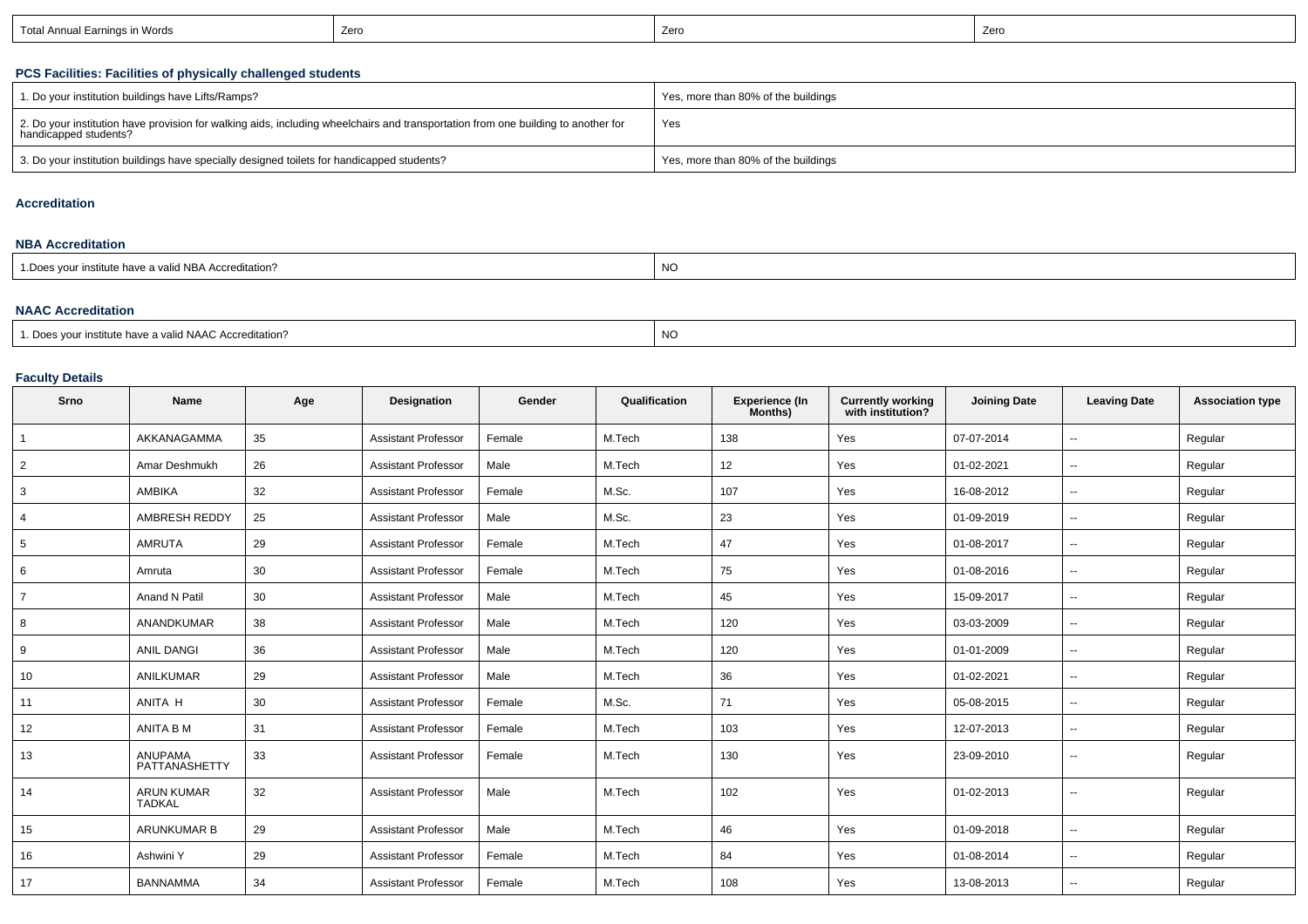| 18 | Basamma                              | 29 | <b>Assistant Professor</b>                          | Female | M.Tech    | 60  | Yes | 01-08-2016 | ⊶.                       | Regular |
|----|--------------------------------------|----|-----------------------------------------------------|--------|-----------|-----|-----|------------|--------------------------|---------|
| 19 | <b>BASAVARAJ</b><br><b>MATHAPATI</b> | 35 | <b>Assistant Professor</b>                          | Male   | M.Tech    | 88  | Yes | 01-08-2014 | $\overline{\phantom{a}}$ | Regular |
| 20 | <b>BASWANTHRAO</b><br><b>PATIL</b>   | 31 | <b>Assistant Professor</b>                          | Male   | M.Tech    | 96  | Yes | 01-08-2013 | $\overline{\phantom{a}}$ | Regular |
| 21 | <b>BHARATI S ROJE</b>                | 33 | <b>Assistant Professor</b>                          | Female | M.Sc.     | 136 | Yes | 25-03-2012 | Ξ.                       | Regular |
| 22 | Bhimaraya Patil                      | 34 | <b>Assistant Professor</b>                          | Male   | M.Tech    | 108 | Yes | 23-09-2010 | $\overline{\phantom{a}}$ | Regular |
| 23 | CHANDRAKANT                          | 27 | <b>Assistant Professor</b>                          | Male   | M.Tech    | 56  | Yes | 01-09-2018 | --                       | Regular |
| 24 | Channabasava A<br>Wadgai             | 28 | <b>Assistant Professor</b>                          | Male   | M.Tech    | 3   | Yes | 01-11-2018 | ⊷.                       | Regular |
| 25 | CHETHANA S<br><b>PATIL</b>           | 30 | <b>Assistant Professor</b>                          | Female | M.Tech    | 90  | Yes | 07-07-2014 | $\mathbf{u}$             | Regular |
| 26 | <b>DANAMMA</b>                       | 35 | <b>Assistant Professor</b>                          | Female | M.Sc(Phy) | 131 | Yes | 01-08-2018 | $\sim$                   | Regular |
| 27 | DHANRAJ NEELA                        | 31 | <b>Assistant Professor</b>                          | Male   | M.Sc.     | 84  | Yes | 17-09-2014 | ⊶.                       | Regular |
| 28 | DIXYA A<br><b>SHAHAPURKAR</b>        | 26 | <b>Assistant Professor</b>                          | Female | M.Sc(Phy) | 29  | Yes | 18-03-2019 | ⊷.                       | Regular |
| 29 | Dr Patil Yogita<br>Dattatraya        | 44 | Professor                                           | Female | Ph.D      | 130 | No  | 17-09-2010 | 22-07-2021               | Regular |
| 30 | Dr SUMANGALA<br><b>PATIL</b>         | 51 | Associate Professor                                 | Female | Ph.D      | 312 | Yes | 01-02-2021 | ⊷.                       | Regular |
| 31 | Dr Akash                             | 30 | Associate Professor                                 | Male   | Ph.D      | 54  | Yes | 01-08-2018 | ⊶.                       | Regular |
| 32 | Dr AMBIKA                            | 31 | Associate Professor                                 | Female | Ph.D      | 99  | Yes | 01-08-2011 | $\sim$                   | Regular |
| 33 | DR ANILKUMAR G<br><b>BIDVE</b>       | 53 | Other                                               | Male   | Ph.D      | 336 | Yes | 01-08-2002 | --                       | Regular |
| 34 | Dr ANURADHA                          | 39 | Associate Professor                                 | Female | Ph.D      | 191 | Yes | 01-08-2010 | $\overline{\phantom{a}}$ | Regular |
| 35 | Dr Basavaraj M<br>Shrigiri           | 46 | Professor                                           | Male   | Ph.D      | 268 | Yes | 15-05-2020 | -−                       | Regular |
| 36 | Dr Basavaraj S<br>Mathapati          | 44 | Other                                               | Male   | Ph.D      | 256 | Yes | 03-03-2003 | --                       | Regular |
| 37 | Dr Bhimarao Patil                    | 56 | Professor                                           | Male   | Ph.D      | 378 | Yes | 06-01-2022 | ⊷.                       | Regular |
| 38 | Dr JAGADISH<br><b>PATIL</b>          | 32 | Associate Professor                                 | Male   | Ph.D      | 114 | Yes | 01-08-2018 | ⊷.                       | Regular |
| 39 | Dr Lakshmi Patil                     | 34 | Dean / Principal /<br>Director / Vice<br>Chancellor | Female | Ph.D      | 168 | Yes | 01-06-2012 | $\overline{\phantom{a}}$ | Regular |
| 40 | DR LINGARAJ<br><b>SHASTRI</b>        | 54 | Dean / Principal /<br>Director / Vice<br>Chancellor | Male   | Ph.D      | 300 | No  | 01-08-2017 | 19-09-2021               | Regular |
| 41 | Dr M Sasikala                        | 58 | Professor                                           | Female | Ph.D      | 348 | Yes | 01-10-2014 | $\overline{\phantom{a}}$ | Regular |
| 42 | Dr Nirdosh Patil                     | 46 | Professor                                           | Male   | Ph.D      | 288 | Yes | 21-08-2005 | н.                       | Regular |
| 43 | DR PANKAJ R<br>JADHAV                | 34 | Associate Professor                                 | Male   | Ph.D      | 120 | Yes | 11-08-2019 | $\overline{\phantom{a}}$ | Regular |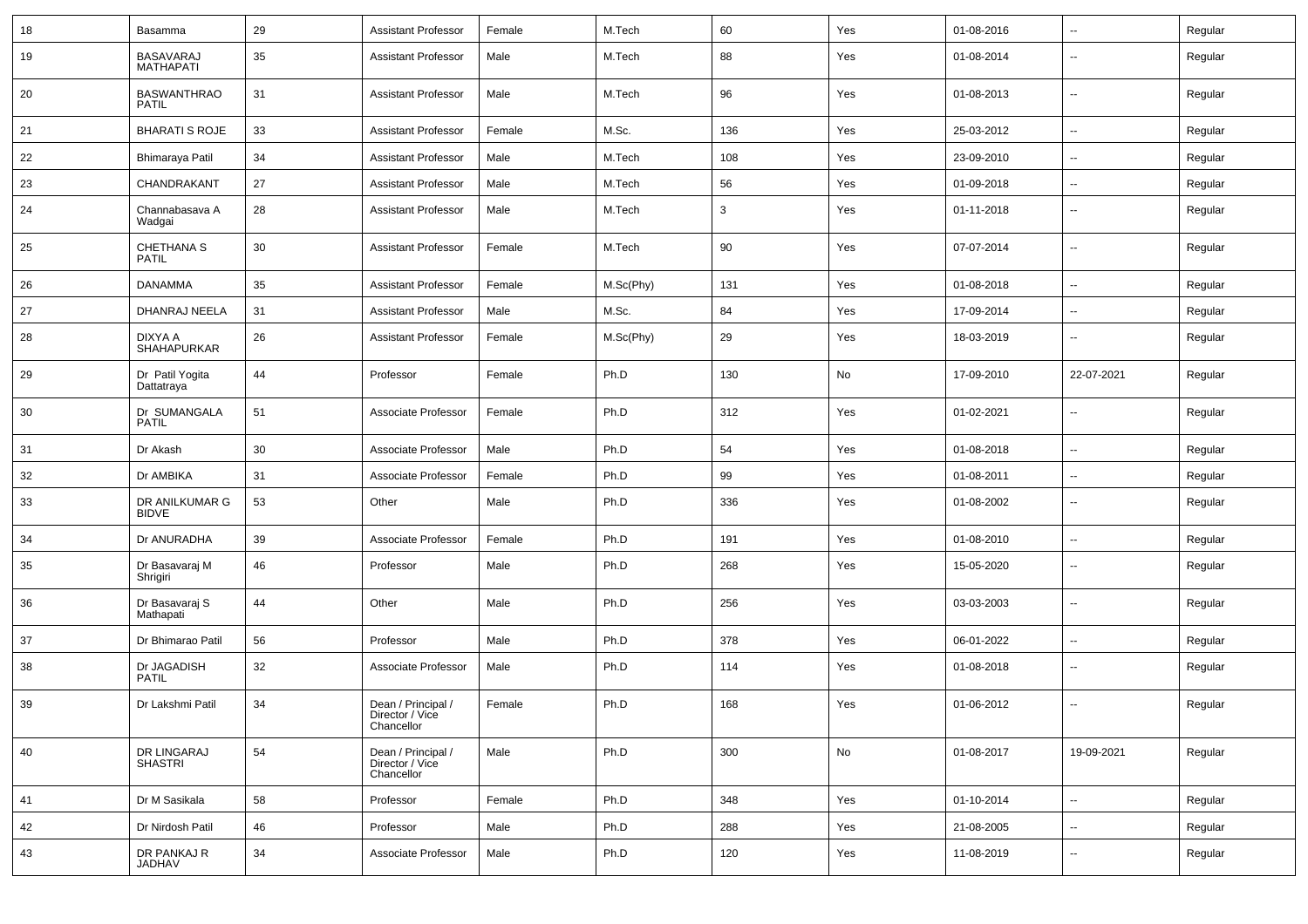| 44 | Dr PARVATI<br><b>GOUDGAON</b>   | 33 | Associate Professor        | Female | Ph.D   | 108 | Yes | 01-08-2012 | $\sim$                   | Regular |
|----|---------------------------------|----|----------------------------|--------|--------|-----|-----|------------|--------------------------|---------|
| 45 | Dr Sachinkumar<br>Veerashetty   | 33 | Associate Professor        | Male   | Ph.D   | 120 | Yes | 01-08-2011 | $\sim$                   | Regular |
| 46 | Dr Sanjeev Reddy K<br>Hudgikar  | 50 | Professor                  | Male   | Ph.D   | 310 | Yes | 01-02-2021 | $\sim$                   | Regular |
| 47 | Dr SANTOSH<br><b>BALGAR</b>     | 33 | Associate Professor        | Male   | Ph.D   | 132 | Yes | 01-08-2012 | $\sim$                   | Regular |
| 48 | Dr SATISH B P                   | 35 | Professor                  | Male   | Ph.D   | 125 | Yes | 03-08-2011 | $\sim$                   | Regular |
| 49 | Dr sharanabasappa<br>R Patil    | 36 | Associate Professor        | Male   | Ph.D   | 146 | Yes | 01-08-2013 | $\overline{\phantom{a}}$ | Regular |
| 50 | Dr SHASHIDHAR<br>SONNAD         | 37 | Professor                  | Male   | Ph.D   | 156 | Yes | 23-07-2006 | $\overline{\phantom{a}}$ | Regular |
| 51 | Dr Shilpa Shrigiri              | 41 | Professor                  | Female | Ph.D   | 244 | Yes | 15-05-2020 | $\overline{\phantom{a}}$ | Regular |
| 52 | Dr SHIVKUMAR<br><b>JAWALIGI</b> | 46 | Professor                  | Male   | Ph.D   | 240 | Yes | 01-09-2004 | $\sim$                   | Regular |
| 53 | Dr Shravan Arjungi              | 37 | Associate Professor        | Female | Ph.D   | 120 | Yes | 01-08-2011 | $\overline{\phantom{a}}$ | Regular |
| 54 | Dr SHWETA PATIL                 | 31 | Associate Professor        | Female | Ph.D   | 108 | Yes | 01-08-2012 | $\overline{\phantom{a}}$ | Regular |
| 55 | Dr Sidramappa<br>Awanti         | 62 | Professor                  | Male   | Ph.D   | 420 | Yes | 01-10-2020 | $\overline{\phantom{a}}$ | Regular |
| 56 | DR SUJATA V M                   | 38 | Professor                  | Female | Ph.D   | 216 | Yes | 01-04-2005 | $\overline{\phantom{a}}$ | Regular |
| 57 | Dr Suresh Biradar               | 39 | Associate Professor        | Male   | Ph.D   | 168 | Yes | 11-02-2012 | $\sim$                   | Regular |
| 58 | Dr SWATI<br><b>KALSHETTI</b>    | 38 | Professor                  | Female | Ph.D   | 170 | Yes | 01-09-2011 | $\sim$                   | Regular |
| 59 | Dr Syeda Asra                   | 44 | Professor                  | Female | Ph.D   | 207 | Yes | 22-08-2006 | $\sim$                   | Regular |
| 60 | Dr V D MYTRI                    | 71 | Other                      | Male   | Ph.D   | 540 | Yes | 21-07-2013 | $\overline{\phantom{a}}$ | Regular |
| 61 | Dr VIJAYALAXMI<br><b>REDDY</b>  | 32 | Associate Professor        | Female | Ph.D   | 108 | Yes | 01-09-2012 | $\sim$                   | Regular |
| 62 | Dr Vilaskumar M<br>Patil        | 37 | Associate Professor        | Male   | Ph.D   | 149 | Yes | 01-08-2012 | $\overline{\phantom{a}}$ | Regular |
| 63 | Dr Vinita Patil                 | 30 | Professor                  | Female | Ph.D   | 107 | Yes | 01-09-2012 | $\sim$                   | Regular |
| 64 | Dr Virupakshappa<br>Patil       | 35 | Associate Professor        | Male   | Ph.D   | 120 | Yes | 01-08-2011 | $\overline{\phantom{a}}$ | Regular |
| 65 | Dr VISHWANATH<br>PATIL          | 37 | Associate Professor        | Male   | Ph.D   | 156 | Yes | 21-08-2015 | $\overline{\phantom{a}}$ | Regular |
| 66 | EARAMMA                         | 27 | <b>Assistant Professor</b> | Female | M.Sc.  | 29  | Yes | 01-03-2019 | $\sim$                   | Regular |
| 67 | <b>GAJENDRA H</b>               | 29 | <b>Assistant Professor</b> | Male   | M.Tech | 71  | Yes | 04-08-2015 | $\sim$                   | Regular |
| 68 | GAJENDRAN<br>MALSHETTY          | 35 | <b>Assistant Professor</b> | Male   | M.Tech | 102 | Yes | 01-02-2013 | $\sim$                   | Regular |
| 69 | <b>GALANNAK</b>                 | 31 | <b>Assistant Professor</b> | Male   | M.Tech | 71  | Yes | 10-08-2016 | $\sim$                   | Regular |
| 70 | <b>GANESH N</b>                 | 35 | <b>Assistant Professor</b> | Male   | M.Tech | 132 | Yes | 23-02-2016 | $\sim$                   | Regular |
| 71 | Geeta K                         | 31 | <b>Assistant Professor</b> | Female | M.Tech | 132 | Yes | 27-11-2011 | $\sim$                   | Regular |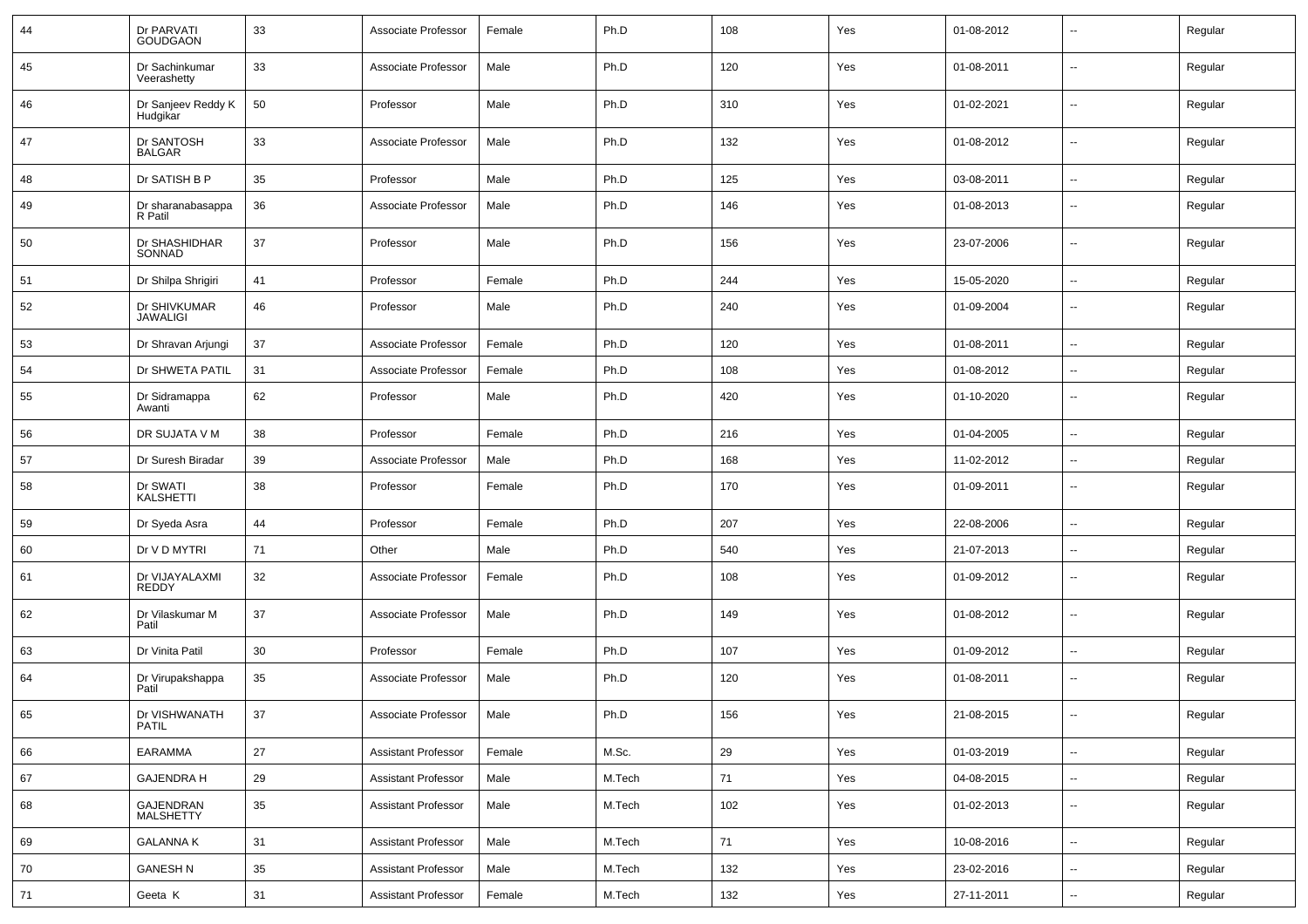| 72  | <b>GEETA PATIL</b>               | 27     | <b>Assistant Professor</b> | Female | M.Sc.   | 26  | Yes | 01-05-2019 | $\sim$                   | Regular |
|-----|----------------------------------|--------|----------------------------|--------|---------|-----|-----|------------|--------------------------|---------|
| 73  | <b>GURUDEV</b>                   | 32     | <b>Assistant Professor</b> | Male   | M.Tech  | 113 | Yes | 01-08-2012 | Ξ.                       | Regular |
| 74  | HARSHAVARDHAN<br>REDDY           | 34     | <b>Assistant Professor</b> | Male   | M.Tech  | 125 | Yes | 01-02-2011 | $\sim$                   | Regular |
| 75  | Hrushikesh                       | 31     | <b>Assistant Professor</b> | Male   | M.Tech  | 72  | Yes | 02-12-2021 | Ξ.                       | Regular |
| 76  | JAGADEVKUMAR<br><b>PATIL</b>     | 47     | Associate Professor        | Male   | M.Tech  | 276 | Yes | 01-08-2012 | $-$                      | Regular |
| 77  | <b>JAGADISH PATIL</b>            | 34     | <b>Assistant Professor</b> | Male   | M.Tech  | 106 | Yes | 01-09-2012 | $\overline{a}$           | Regular |
| 78  | JAIPRAKASH<br>REDDY              | 29     | <b>Assistant Professor</b> | Male   | M.Tech  | 59  | Yes | 10-08-2016 | $\overline{a}$           | Regular |
| 79  | <b>JAYASUDHA</b>                 | 44     | Associate Professor        | Female | M. Phil | 170 | Yes | 01-09-2011 | $\sim$                   | Regular |
| 80  | <b>JYOTI</b>                     | 29     | <b>Assistant Professor</b> | Female | M.Tech  | 25  | Yes | 01-07-2019 | $\sim$                   | Regular |
| 81  | <b>JYOTI NEGINAL</b>             | 37     | <b>Assistant Professor</b> | Female | M.Tech  | 126 | Yes | 01-02-2013 | $\sim$                   | Regular |
| 82  | <b>JYOTI RM</b>                  | 32     | <b>Assistant Professor</b> | Female | M.Tech  | 48  | Yes | 12-07-2013 | Ξ.                       | Regular |
| 83  | <b>K ARUNKUMAR</b>               | 28     | <b>Assistant Professor</b> | Male   | M.Tech  | 59  | Yes | 10-08-2016 | $\overline{\phantom{a}}$ | Regular |
| 84  | Kailas                           | 34     | <b>Assistant Professor</b> | Male   | M.Tech  | 132 | No  | 29-09-2019 | 18-07-2021               | Regular |
| 85  | KARBASAYYA<br><b>HIREMATH</b>    | 38     | <b>Assistant Professor</b> | Male   | M.Tech  | 168 | No  | 13-07-2015 | 15-04-2020               | Regular |
| 86  | Kedar Giri                       | 28     | <b>Assistant Professor</b> | Male   | M.Tech  | 66  | Yes | 14-08-2019 | $\overline{\phantom{a}}$ | Regular |
| 87  | <b>LAXMI MATH</b>                | 31     | <b>Assistant Professor</b> | Female | M.Tech  | 120 | Yes | 01-08-2011 | $\sim$                   | Regular |
| 88  | LAXMIKANTH<br><b>DODDAMANI</b>   | 32     | <b>Assistant Professor</b> | Male   | M.Tech  | 84  | Yes | 01-08-2014 | $\sim$                   | Regular |
| 89  | LAXMIKANTH S<br><b>GURUMRTHY</b> | 32     | <b>Assistant Professor</b> | Male   | M.Tech  | 84  | Yes | 01-08-2014 | $\sim$                   | Regular |
| 90  | LINGARAJ PYATI                   | 35     | <b>Assistant Professor</b> | Male   | M.Tech  | 144 | No  | 01-09-2013 | 19-11-2021               | Regular |
| 91  | LINGRAJ KALE                     | 35     | <b>Assistant Professor</b> | Male   | M.Tech  | 114 | Yes | 01-08-2012 | $\sim$                   | Regular |
| 92  | Lokesh                           | 32     | <b>Assistant Professor</b> | Male   | M.Tech  | 120 | Yes | 30-11-2021 | $\overline{\phantom{a}}$ | Regular |
| 93  | <b>MAHANTESH</b><br><b>GUTTI</b> | 31     | <b>Assistant Professor</b> | Male   | M.Tech  | 96  | Yes | 13-07-2013 | $\overline{\phantom{a}}$ | Regular |
| 94  | mahanthgouda                     | 30     | <b>Assistant Professor</b> | Male   | M.Tech  | 77  | Yes | 05-02-2015 | $\overline{a}$           | Regular |
| 95  | MAHESH                           | $34\,$ | Assistant Professor        | Male   | M.Tech  | 119 | Yes | 18-09-2011 |                          | Regular |
| 96  | MAHESHKUMAR                      | 44     | Assistant Professor        | Male   | M.Tech  | 156 | Yes | 01-08-2014 | ц.                       | Regular |
| 97  | Malashree                        | 26     | <b>Assistant Professor</b> | Female | M.Tech  | 60  | Yes | 08-08-2016 | ц.                       | Regular |
| 98  | MALLANAGOUDA<br>BIRADAR          | $35\,$ | <b>Assistant Professor</b> | Male   | M.Tech  | 108 | Yes | 02-01-2012 | $\overline{\phantom{a}}$ | Regular |
| 99  | MALLINATH<br>MOTAGI              | 59     | <b>Assistant Professor</b> | Male   | M.Tech  | 192 | Yes | 01-08-2011 | ω.                       | Regular |
| 100 | MALLINATH<br>SHASTRI             | $37\,$ | <b>Assistant Professor</b> | Male   | M.Tech  | 108 | Yes | 01-08-2015 | $\overline{\phantom{a}}$ | Regular |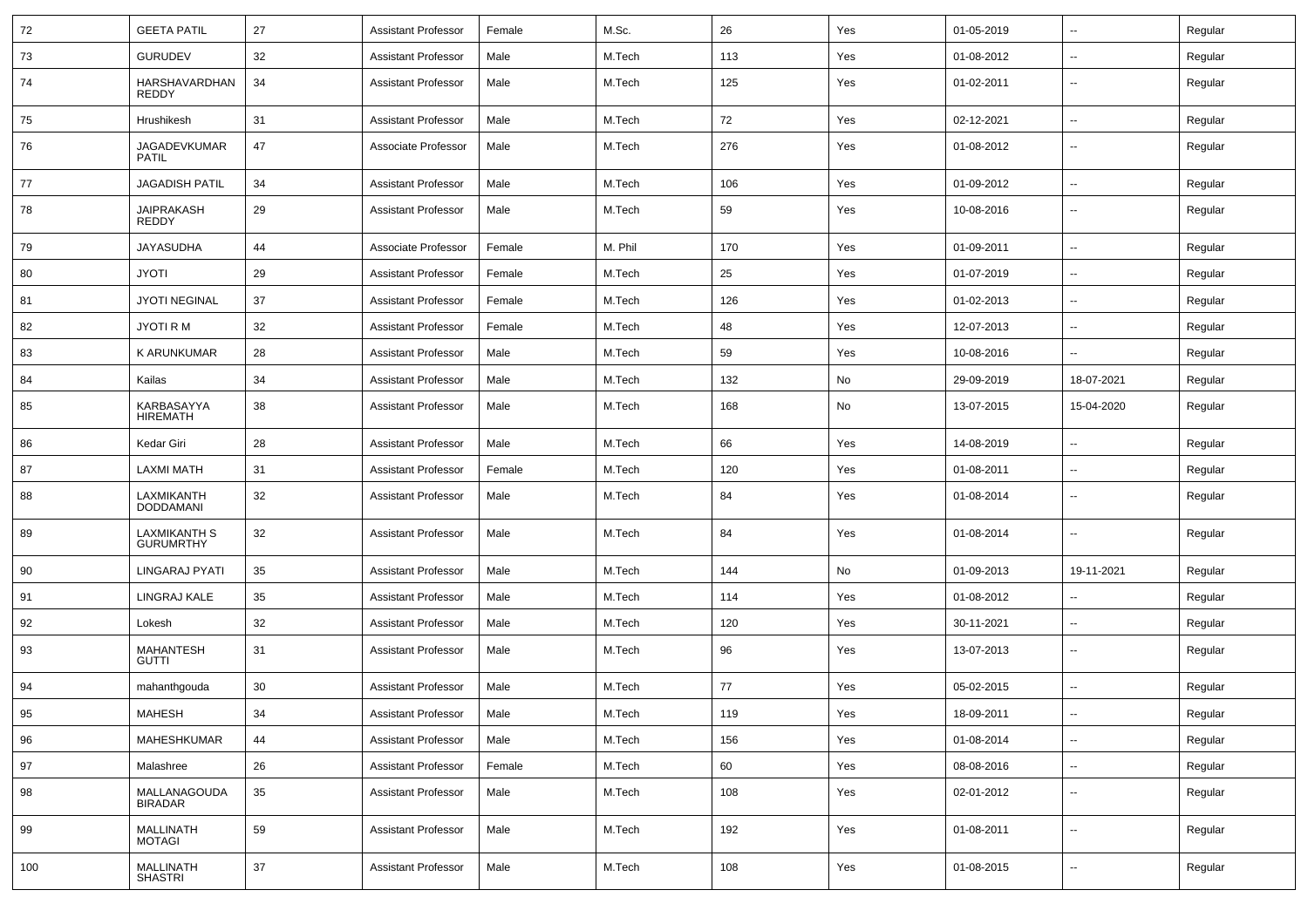| 101 | Mamtha                                        | 31 | <b>Assistant Professor</b> | Female | M.Tech    | 39  | Yes | 01-11-2021 | $\overline{\phantom{a}}$ | Regular |
|-----|-----------------------------------------------|----|----------------------------|--------|-----------|-----|-----|------------|--------------------------|---------|
| 102 | <b>MANIKAMMA</b>                              | 33 | <b>Assistant Professor</b> | Female | M.Tech    | 108 | Yes | 22-07-2012 | --                       | Regular |
| 103 | MANJULA                                       | 34 | <b>Assistant Professor</b> | Female | M.Tech    | 132 | Yes | 01-08-2010 | $\overline{\phantom{a}}$ | Regular |
| 104 | MEENAKSHI                                     | 31 | <b>Assistant Professor</b> | Female | M.Tech    | 32  | Yes | 28-04-2019 | $\overline{a}$           | Regular |
| 105 | Megha                                         | 24 | <b>Assistant Professor</b> | Female | M.Tech    | 9   | Yes | 01-04-2021 | --                       | Regular |
| 106 | <b>MEGHRAJ PATIL</b>                          | 33 | <b>Assistant Professor</b> | Male   | M.Tech    | 77  | No  | 05-02-2015 | 01-09-2021               | Regular |
| 107 | Mrs Neelambika                                | 27 | <b>Assistant Professor</b> | Female | M.Tech    | 18  | Yes | 04-02-2020 | $\overline{\phantom{a}}$ | Regular |
| 108 | Nagalingayya                                  | 36 | <b>Assistant Professor</b> | Male   | M.Tech    | 114 | Yes | 27-09-2010 | --                       | Regular |
| 109 | Nandini                                       | 33 | <b>Assistant Professor</b> | Female | M.Tech    | 55  | Yes | 01-02-2017 | $\overline{\phantom{a}}$ | Regular |
| 110 | <b>NANDINI S P</b>                            | 35 | <b>Assistant Professor</b> | Female | M.Tech    | 103 | Yes | 12-07-2013 | --                       | Regular |
| 111 | NANDINI V P                                   | 34 | <b>Assistant Professor</b> | Female | M.Tech    | 138 | Yes | 07-07-2014 |                          | Regular |
| 112 | <b>NATRAJ</b>                                 | 31 | <b>Assistant Professor</b> | Male   | M.Tech    | 84  | No  | 12-09-2014 | 01-12-2021               | Regular |
| 113 | NAVILESH J                                    | 30 | <b>Assistant Professor</b> | Male   | M.Tech    | 95  | No  | 01-09-2015 | 09-12-2021               | Regular |
| 114 | Neelam Paragond                               | 26 | <b>Assistant Professor</b> | Female | M.Tech    | 24  | Yes | 01-01-2021 | $\overline{\phantom{a}}$ | Regular |
| 115 | Neelambika Tuppad                             | 27 | <b>Assistant Professor</b> | Female | M.Sc(Phy) | 50  | Yes | 14-02-2019 | $\overline{\phantom{a}}$ | Regular |
| 116 | NEHA N<br><b>BOLEGAON</b>                     | 25 | <b>Assistant Professor</b> | Female | M.Sc.     | 23  | Yes | 01-09-2019 | --                       | Regular |
| 117 | <b>NIRUPAMA</b>                               | 28 | <b>Assistant Professor</b> | Female | M.Tech    | 28  | Yes | 19-03-2019 | $\overline{a}$           | Regular |
| 118 | PADMAVATI                                     | 43 | <b>Assistant Professor</b> | Female | M.Tech    | 114 | Yes | 01-02-2012 | --                       | Regular |
| 119 | <b>PALLAVIS</b><br>POLICEPATIL                | 33 | <b>Assistant Professor</b> | Female | M.Sc.     | 117 | Yes | 01-08-2018 | $\overline{\phantom{a}}$ | Regular |
| 120 | <b>PAWANKUMAR C</b>                           | 31 | <b>Assistant Professor</b> | Male   | M.Tech    | 93  | Yes | 01-10-2013 | $\overline{\phantom{a}}$ | Regular |
| 121 | Pooja                                         | 23 | <b>Assistant Professor</b> | Female | M.Tech    | 3   | Yes | 01-11-2021 | $\overline{\phantom{a}}$ | Regular |
| 122 | <b>POOJALATA</b>                              | 25 | <b>Assistant Professor</b> | Female | M.Sc(Phy) | 29  | Yes | 16-02-2019 | $\overline{\phantom{a}}$ | Regular |
| 123 | Poonamrani Takalki                            | 38 | <b>Assistant Professor</b> | Female | M.E.      | 69  | Yes | 01-01-2021 | $\overline{\phantom{a}}$ | Regular |
| 124 | Prabhakar                                     | 27 | <b>Assistant Professor</b> | Male   | M.Tech    | 24  | Yes | 01-02-2021 | $\overline{\phantom{a}}$ | Regular |
| 125 | PRADEEP KUMAR<br>REDDY                        | 30 | <b>Assistant Professor</b> | Male   | M.Tech    | 84  | Yes | 01-08-2015 |                          | Regular |
| 126 | PRASHANT<br><b>KUMAR</b><br><b>SURAGIMATH</b> | 32 | <b>Assistant Professor</b> | Male   | M.Tech    | 84  | Yes | 01-08-2014 | $\overline{\phantom{a}}$ | Regular |
| 127 | PRASHANTH<br>KALYANRAO<br><b>MULGE</b>        | 29 | <b>Assistant Professor</b> | Male   | M.Tech    | 75  | Yes | 21-08-2015 | $\overline{\phantom{a}}$ | Regular |
| 128 | Prashantkumar S<br>Chinamalli                 | 34 | <b>Assistant Professor</b> | Male   | M.Tech    | 16  | Yes | 01-02-2021 | $\sim$                   | Regular |
| 129 | PRAVEEN B<br><b>CHOURI</b>                    | 30 | <b>Assistant Professor</b> | Male   | M.Sc(Phy) | 96  | Yes | 01-08-2013 | $\sim$                   | Regular |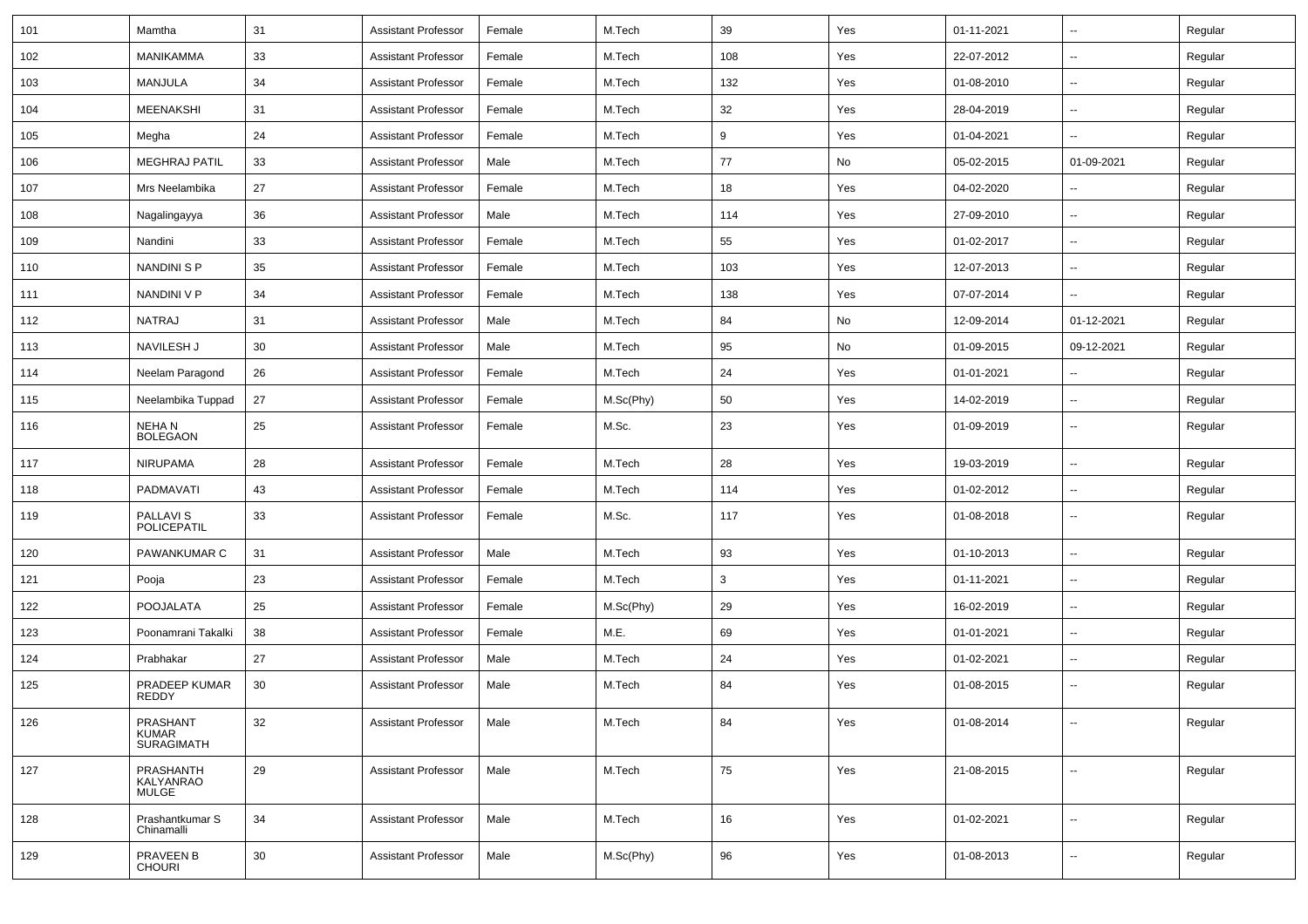| 130 | PRAVEEN<br>HIPPARGE       | 35 | <b>Assistant Professor</b> | Male   | M.Tech | 124 | Yes | 07-08-2012 | $\overline{\phantom{a}}$ | Regular |
|-----|---------------------------|----|----------------------------|--------|--------|-----|-----|------------|--------------------------|---------|
| 131 | praveen kumar             | 33 | <b>Assistant Professor</b> | Male   | M.Tech | 102 | Yes | 01-08-2014 | $\overline{\phantom{a}}$ | Regular |
| 132 | PREETI                    | 35 | <b>Assistant Professor</b> | Female | M.Tech | 129 | Yes | 01-02-2011 | --                       | Regular |
| 133 | Preeti Arakeri            | 31 | <b>Assistant Professor</b> | Female | M.Tech | 36  | Yes | 01-08-2019 | -−                       | Regular |
| 134 | PREETI B M                | 34 | <b>Assistant Professor</b> | Female | M.Tech | 108 | Yes | 01-03-2014 | --                       | Regular |
| 135 | PREMA TENGLI              | 32 | <b>Assistant Professor</b> | Female | M.Tech | 108 | Yes | 01-08-2015 | --                       | Regular |
| 136 | PRIYADARSHINI             | 32 | <b>Assistant Professor</b> | Female | M.Tech | 102 | Yes | 12-07-2013 | $\overline{\phantom{a}}$ | Regular |
| 137 | Prof Abhilasha            | 30 | <b>Assistant Professor</b> | Female | M.Tech | 89  | Yes | 01-08-2014 | $\overline{\phantom{a}}$ | Regular |
| 138 | Prof Ambika Patil         | 29 | <b>Assistant Professor</b> | Female | M.Tech | 60  | Yes | 01-08-2016 | -−                       | Regular |
| 139 | Prof Anuradha Patil       | 38 | <b>Assistant Professor</b> | Female | M.Tech | 89  | Yes | 01-08-2014 | $\overline{a}$           | Regular |
| 140 | Prof Asharani Patil       | 33 | Associate Professor        | Female | M.Tech | 125 | Yes | 01-07-2012 | $\overline{a}$           | Regular |
| 141 | Prof Basaveshwari         | 30 | <b>Assistant Professor</b> | Female | M.Tech | 60  | Yes | 01-08-2016 |                          | Regular |
| 142 | Prof Geeta M              | 30 | <b>Assistant Professor</b> | Female | M.Tech | 89  | Yes | 01-08-2014 | $\sim$                   | Regular |
| 143 | Prof Laxmi Patil          | 32 | <b>Assistant Professor</b> | Female | M.Tech | 89  | Yes | 01-08-2014 | $\overline{\phantom{a}}$ | Regular |
| 144 | Prof Laxmibai R B         | 32 | <b>Assistant Professor</b> | Female | M.Tech | 77  | Yes | 01-08-2015 | -−                       | Regular |
| 145 | Prof Nagaveni K           | 38 | <b>Assistant Professor</b> | Female | M.Tech | 138 | Yes | 06-03-2013 | $\overline{a}$           | Regular |
| 146 | Prof Neelambika           | 29 | <b>Assistant Professor</b> | Female | M.Tech | 77  | Yes | 01-08-2015 | $\overline{a}$           | Regular |
| 147 | Prof Ratnamala            | 27 | <b>Assistant Professor</b> | Female | M.Tech | 60  | Yes | 01-08-2016 | --                       | Regular |
| 148 | Prof Rekha M Patil        | 31 | <b>Assistant Professor</b> | Female | M.Tech | 84  | Yes | 01-08-2014 | $\overline{\phantom{a}}$ | Regular |
| 149 | Prof Sangeeta Patil       | 31 | <b>Assistant Professor</b> | Female | M.Tech | 84  | Yes | 01-08-2014 | н.                       | Regular |
| 150 | Prof Shivaganga           | 46 | Associate Professor        | Female | M.Tech | 264 | Yes | 01-07-2012 | --                       | Regular |
| 151 | Prof Shivaleela           | 34 | <b>Assistant Professor</b> | Female | M.Tech | 89  | Yes | 01-08-2014 | $\overline{\phantom{a}}$ | Regular |
| 152 | Prof Shobana              | 31 | <b>Assistant Professor</b> | Female | M.Tech | 89  | Yes | 01-08-2014 | $\overline{a}$           | Regular |
| 153 | Prof Shruti H             | 29 | <b>Assistant Professor</b> | Female | M.Tech | 84  | Yes | 01-08-2015 | --                       | Regular |
| 154 | Prof Smita                | 33 | <b>Assistant Professor</b> | Female | M.Tech | 42  | Yes | 01-08-2018 | $\sim$                   | Regular |
| 155 | Prof Sujata K             | 35 | Associate Professor        | Female | M.Tech | 144 | Yes | 01-07-2012 | -−                       | Regular |
| 156 | Prof Sujita               | 30 | <b>Assistant Professor</b> | Female | M.Tech | 60  | Yes | 01-08-2016 | $\overline{\phantom{a}}$ | Regular |
| 157 | Prof Vanita K             | 36 | <b>Assistant Professor</b> | Female | M.Tech | 96  | Yes | 08-10-2013 | $\sim$                   | Regular |
| 158 | Prof Vishalakshi<br>Patil | 32 | <b>Assistant Professor</b> | Female | M.Tech | 96  | Yes | 01-08-2013 | $\overline{\phantom{a}}$ | Regular |
| 159 | PUNIT RONAD               | 32 | <b>Assistant Professor</b> | Male   | M.Tech | 125 | Yes | 05-10-2010 | н.                       | Regular |
| 160 | PUSHPALATA<br>PATIL       | 34 | <b>Assistant Professor</b> | Female | M.Tech | 138 | Yes | 02-01-2009 | -−                       | Regular |
| 161 | RAJSHEKAR<br>YERGOL       | 46 | Professor                  | Male   | M.E.   | 276 | Yes | 27-02-2007 | --                       | Regular |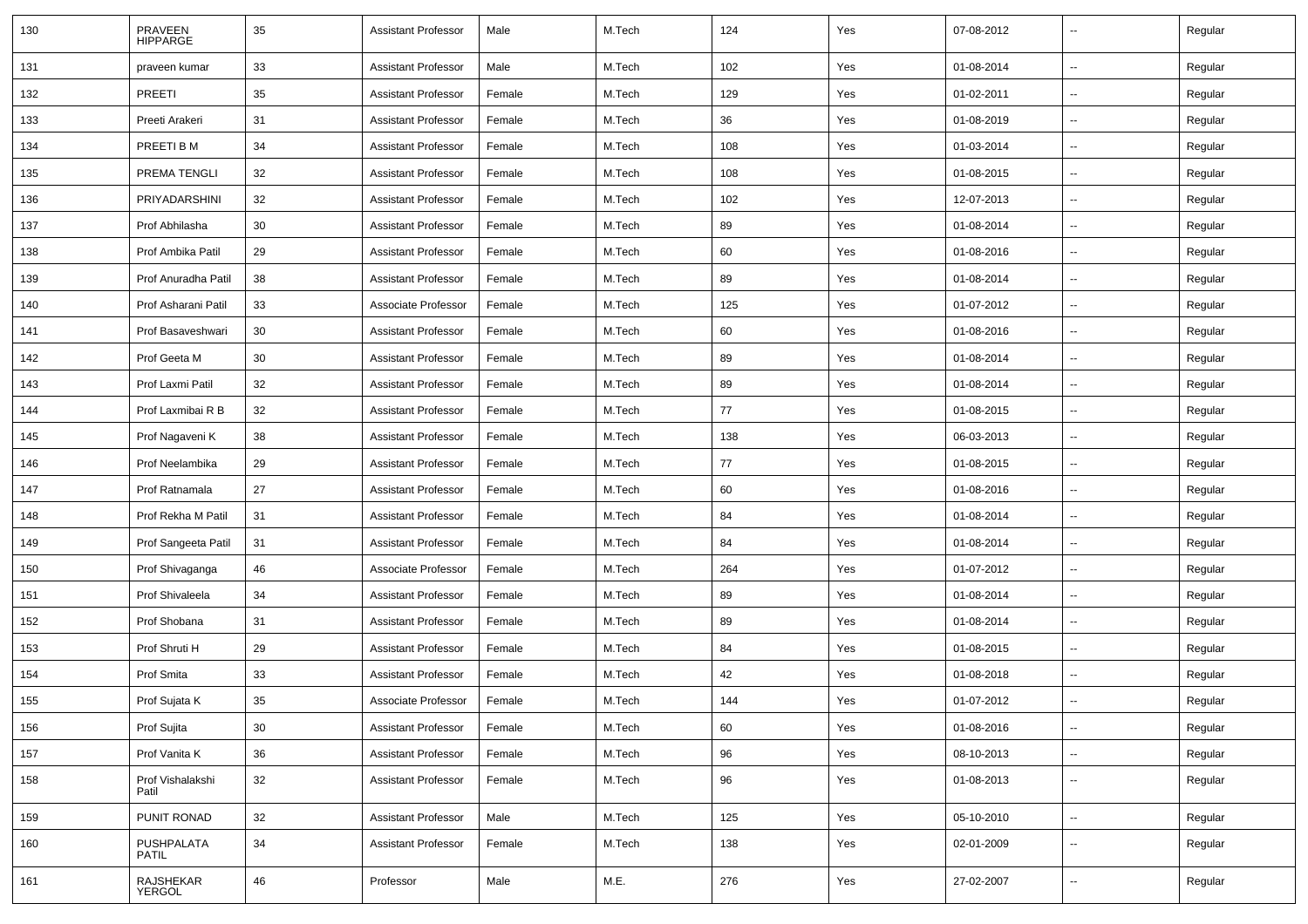| 162 | RAMESH SITARAM              | 46 | Associate Professor        | Male   | M.Tech | 201          | Yes | 23-02-2011 | $\overline{\phantom{a}}$ | Regular |
|-----|-----------------------------|----|----------------------------|--------|--------|--------------|-----|------------|--------------------------|---------|
| 163 | RANGAYYA                    | 37 | <b>Assistant Professor</b> | Male   | M.Tech | 146          | Yes | 23-03-2010 | $\sim$                   | Regular |
| 164 | RASHMI BANGAR               | 30 | Assistant Professor        | Female | M.Tech | 72           | Yes | 07-07-2014 |                          | Regular |
| 165 | <b>RASHMI PATIL</b>         | 36 | <b>Assistant Professor</b> | Female | M.Tech | 120          | Yes | 05-09-2011 | $\overline{\phantom{a}}$ | Regular |
| 166 | Ratnakala                   | 24 | Assistant Professor        | Female | M.Tech | $\mathbf{1}$ | Yes | 02-12-2021 | $\overline{\phantom{a}}$ | Regular |
| 167 | RATNAKALA                   | 36 | <b>Assistant Professor</b> | Female | M.Tech | 106          | Yes | 01-03-2014 | $\mathbf{u}$             | Regular |
| 168 | Ravindrakumar<br>Nagarale   | 52 | Professor                  | Male   | Ph.D   | 384          | Yes | 16-12-2021 | $\mathbf{u}$             | Regular |
| 169 | <b>REKHAS</b>               | 39 | <b>Assistant Professor</b> | Female | M.Tech | 192          | Yes | 24-03-2010 | $\overline{a}$           | Regular |
| 170 | RENUKA                      | 31 | Assistant Professor        | Female | M.Tech | 100          | Yes | 01-08-2013 | $\sim$                   | Regular |
| 171 | REVANSIDDAPPA<br>S KINAGI   | 40 | Assistant Professor        | Male   | M.Tech | 168          | Yes | 09-10-2009 | $\overline{\phantom{a}}$ | Regular |
| 172 | <b>REVATI</b>               | 36 | <b>Assistant Professor</b> | Female | M.Tech | 160          | Yes | 14-03-2007 | --                       | Regular |
| 173 | <b>Ritesh Mulge</b>         | 46 | <b>Assistant Professor</b> | Male   | M.Tech | 216          | Yes | 01-08-2011 |                          | Regular |
| 174 | Saksheshwari                | 29 | Assistant Professor        | Female | M.Tech | 65           | Yes | 01-01-2022 | $\overline{\phantom{a}}$ | Regular |
| 175 | SANDEEP                     | 32 | <b>Assistant Professor</b> | Male   | M.Tech | 84           | Yes | 12-09-2014 |                          | Regular |
| 176 | SANDEEP PATIL               | 30 | <b>Assistant Professor</b> | Male   | M.Tech | 83           | No  | 29-08-2014 | 31-12-2021               | Regular |
| 177 | Sangangouda Patil           | 43 | <b>Assistant Professor</b> | Male   | M.Tech | 156          | Yes | 01-08-2011 | $\sim$                   | Regular |
| 178 | SANGEETA                    | 33 | <b>Assistant Professor</b> | Female | M.Tech | 129          | Yes | 01-02-2011 | $\overline{\phantom{a}}$ | Regular |
| 179 | SANGEETA                    | 33 | <b>Assistant Professor</b> | Female | M.Sc.  | 61           | Yes | 05-08-2016 | $\mathbf{u}$             | Regular |
| 180 | SANJANA                     | 26 | Assistant Professor        | Female | M.Tech | 22           | Yes | 01-09-2019 | $\overline{\phantom{a}}$ | Regular |
| 181 | Sanjeevkumar                | 39 | <b>Assistant Professor</b> | Male   | M.Tech | 136          | Yes | 01-09-2012 | $\mathbf{u}$             | Regular |
| 182 | SANJUKUMAR                  | 28 | <b>Assistant Professor</b> | Male   | M.Tech | 36           | Yes | 01-08-2018 | $\mathbf{u}$             | Regular |
| 183 | SANTOSH JAWALI              | 42 | <b>Assistant Professor</b> | Male   | M.Tech | 192          | Yes | 01-08-2012 | $\sim$                   | Regular |
| 184 | SATISHKUMAR<br><b>PATIL</b> | 36 | <b>Assistant Professor</b> | Male   | M.Tech | 125          | Yes | 02-02-2010 | $\overline{\phantom{a}}$ | Regular |
| 185 | <b>SAVITA PATIL</b>         | 41 | <b>Assistant Professor</b> | Female | M.Tech | 149          | Yes | 13-08-2008 | $\sim$                   | Regular |
| 186 | Savitri                     | 32 | <b>Assistant Professor</b> | Female | M.Tech | 96           | Yes | 01-08-2015 |                          | Regular |
| 187 | SHAILASHREE                 | 31 | <b>Assistant Professor</b> | Female | M.Sc.  | $77$         | Yes | 13-02-2017 | $\overline{\phantom{a}}$ | Regular |
| 188 | <b>SHANTKUMARI</b>          | 34 | <b>Assistant Professor</b> | Female | M.Tech | 138          | Yes | 02-02-2010 | $\sim$                   | Regular |
| 189 | <b>SHARAN KUMAR</b>         | 28 | <b>Assistant Professor</b> | Male   | M.Tech | 50           | Yes | 07-10-2017 | $\sim$                   | Regular |
| 190 | SHARAN<br>SHEGEDAR          | 47 | Associate Professor        | Male   | M.Tech | 252          | Yes | 01-06-2009 | $\sim$                   | Regular |
| 191 | SHARANABASAPP<br>A BABLAD   | 33 | <b>Assistant Professor</b> | Male   | M.Tech | 72           | No  | 01-08-2013 | 31-12-2019               | Regular |
| 192 | Sharanabasappa<br>Madival   | 45 | Associate Professor        | Male   | M.Tech | 225          | Yes | 17-09-2002 | $\sim$                   | Regular |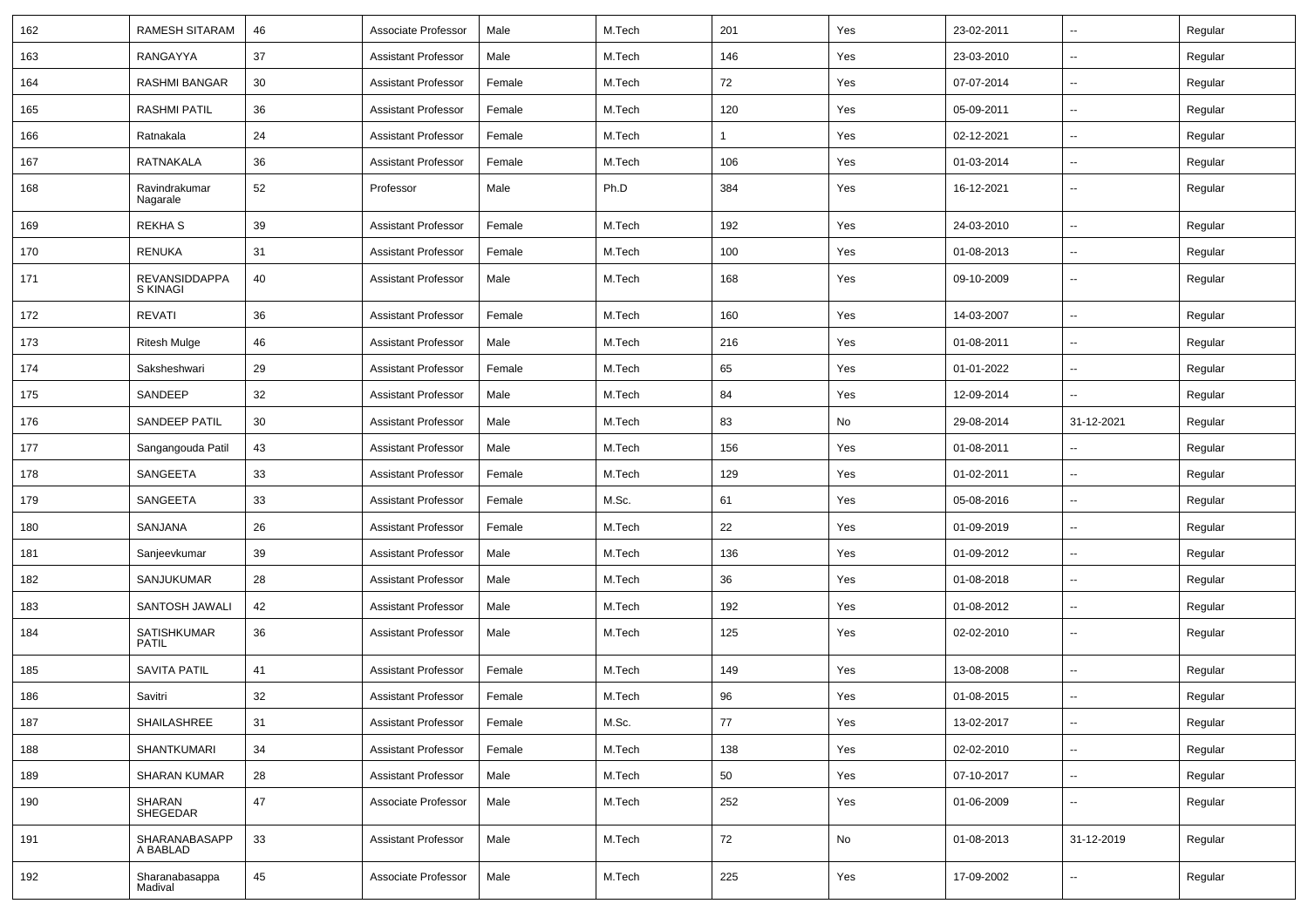| 193 | SHARANABASAPP<br>ARU        | 34 | <b>Assistant Professor</b> | Male   | M.Tech           | 96  | Yes | 01-08-2013 |                          | Regular |
|-----|-----------------------------|----|----------------------------|--------|------------------|-----|-----|------------|--------------------------|---------|
| 194 | Sharanabasappa V            | 33 | Associate Professor        | Male   | M.Tech           | 120 | Yes | 20-09-2011 | $\sim$                   | Regular |
| 195 | Sharanabasav<br>Hosamani    | 34 | <b>Assistant Professor</b> | Male   | M.Tech           | 108 | Yes | 01-08-2012 | $\sim$                   | Regular |
| 196 | SHARANAGOUDA<br>NAWALDGI    | 37 | <b>Assistant Professor</b> | Male   | M.S              | 156 | Yes | 28-07-2011 | $\sim$                   | Regular |
| 197 | Sharanamma M<br>Hugar       | 32 | <b>Assistant Professor</b> | Female | M.Tech           | 107 | Yes | 01-08-2011 | $\sim$                   | Regular |
| 198 | SHARANAMMA<br><b>PATIL</b>  | 31 | <b>Assistant Professor</b> | Female | M.Tech           | 72  | Yes | 01-09-2012 | $\sim$                   | Regular |
| 199 | SHARANAYYA<br>SWAMI         | 37 | <b>Assistant Professor</b> | Male   | M.Sc.            | 108 | Yes | 01-08-2012 | $\sim$                   | Regular |
| 200 | SHARANKUMAR                 | 28 | <b>Assistant Professor</b> | Male   | M.Tech           | 46  | Yes | 01-09-2018 | $\sim$                   | Regular |
| 201 | SHARANKUMAR                 | 33 | <b>Assistant Professor</b> | Male   | M.Tech           | 96  | Yes | 01-08-2013 | --                       | Regular |
| 202 | SHARANU                     | 31 | <b>Assistant Professor</b> | Male   | M.Tech           | 76  | Yes | 05-02-2015 | $\overline{\phantom{a}}$ | Regular |
| 203 | Sharanu S Tengunti          | 32 | <b>Assistant Professor</b> | Male   | M.Tech           | 95  | Yes | 27-04-2021 | $\overline{\phantom{a}}$ | Regular |
| 204 | SHEELAMBIKA                 | 28 | <b>Assistant Professor</b> | Female | M.Tech           | 25  | Yes | 01-07-2019 | $\sim$                   | Regular |
| 205 | SHEETAL BIRADAR             | 38 | Associate Professor        | Female | M.Tech           | 132 | Yes | 02-08-2010 | $\sim$                   | Regular |
| 206 | SHILPA H DESAI              | 33 | <b>Assistant Professor</b> | Female | M.Sc.            | 107 | Yes | 28-08-2012 | $\sim$                   | Regular |
| 207 | <b>SHILPA</b><br>PADASHETTY | 25 | <b>Assistant Professor</b> | Female | MSc(Mathematics) | 23  | Yes | 01-09-2019 | $\overline{a}$           | Regular |
| 208 | SHILPA PATIL                | 32 | <b>Assistant Professor</b> | Female | M.Tech           | 108 | Yes | 02-02-2012 | --                       | Regular |
| 209 | <b>SHIVAKUMAR</b>           | 34 | <b>Assistant Professor</b> | Male   | M.Tech           | 84  | Yes | 01-08-2014 |                          | Regular |
| 210 | SHIVAKUMAR Kagi             | 34 | <b>Assistant Professor</b> | Male   | M.Tech           | 96  | Yes | 01-08-2013 | $\overline{\phantom{a}}$ | Regular |
| 211 | SHIVAKUMAR<br>RACHOTI       | 46 | Associate Professor        | Male   | M.Tech           | 228 | Yes | 09-09-2005 | $\sim$                   | Regular |
| 212 | Shivakumar S Patil          | 34 | <b>Assistant Professor</b> | Male   | M.Tech           | 108 | Yes | 22-10-2021 | $\overline{a}$           | Regular |
| 213 | Shivakumar<br>Timanak       | 28 | <b>Assistant Professor</b> | Male   | M.Sc.            | 59  | Yes | 01-12-2021 | $\sim$                   | Regular |
| 214 | SHIVALEELA                  | 36 | <b>Assistant Professor</b> | Female | M. Phil          | 140 | Yes | 10-05-2012 | $\sim$                   | Regular |
| 215 | SHIVALEELA PATIL   40       |    | Professor                  | Female | M.Tech           | 216 | Yes | 01-07-2005 | $\sim$                   | Regular |
| 216 | Shivaprasad Biradar         | 32 | <b>Assistant Professor</b> | Male   | M.Tech           | 96  | Yes | 01-08-2013 | u.                       | Regular |
| 217 | SHRADHA P PATIL             | 31 | <b>Assistant Professor</b> | Female | M.Tech           | 72  | Yes | 22-07-2016 | $\sim$                   | Regular |
| 218 | SHREESHAIL                  | 33 | <b>Assistant Professor</b> | Male   | M.Tech           | 72  | Yes | 09-09-2015 | $\sim$                   | Regular |
| 219 | SHRUTHI M P                 | 28 | <b>Assistant Professor</b> | Female | M.Tech           | 90  | Yes | 07-07-2014 | $\overline{\phantom{a}}$ | Regular |
| 220 | SHRUTI S A                  | 31 | <b>Assistant Professor</b> | Female | M.Tech           | 90  | Yes | 07-07-2014 | $\sim$                   | Regular |
| 221 | SHRUTI S D                  | 31 | <b>Assistant Professor</b> | Female | M.Tech           | 90  | Yes | 07-07-2014 | $\sim$                   | Regular |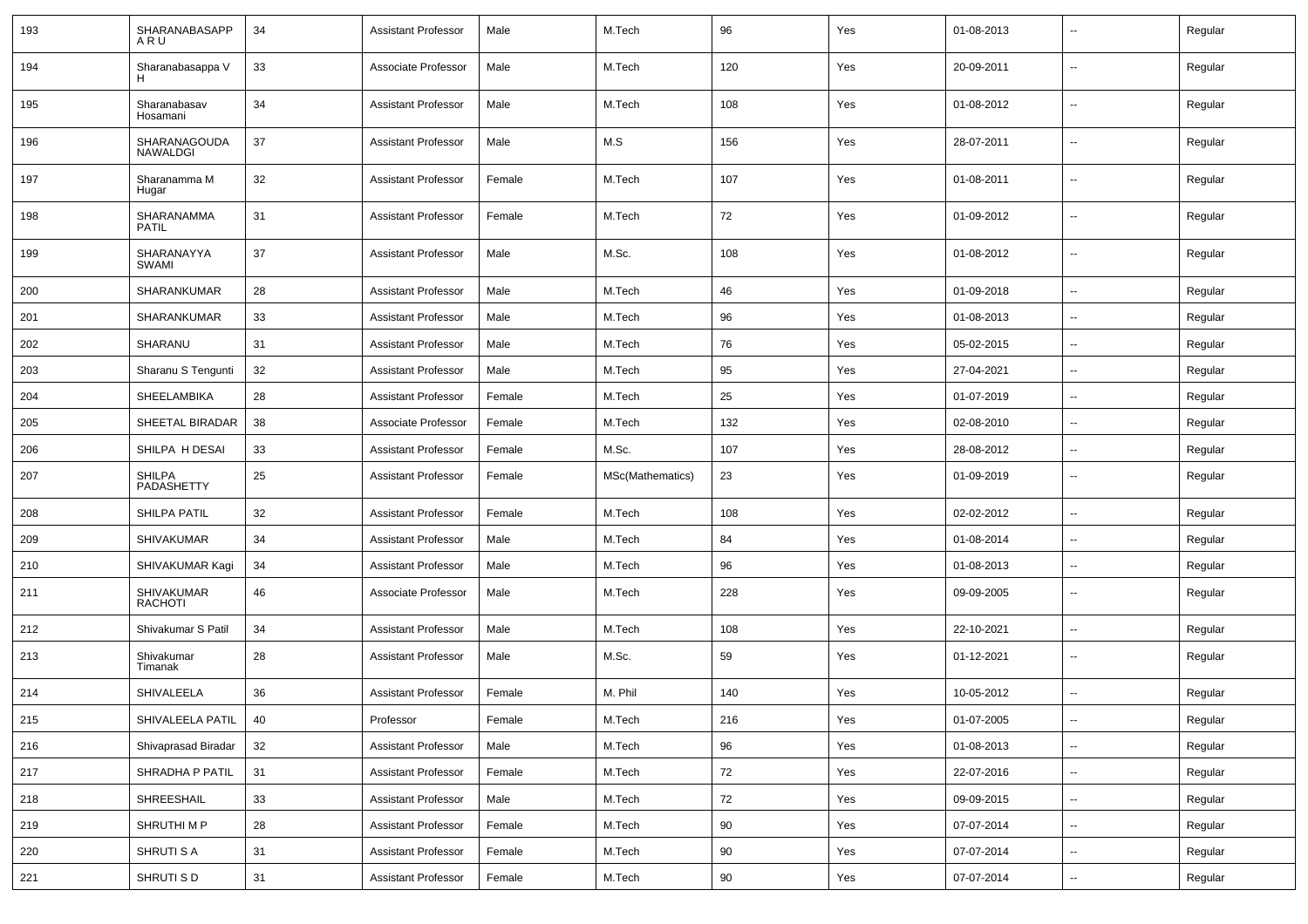| 222 | Shubangini Patil                     | 34     | <b>Assistant Professor</b> | Female | M.Tech | 120 | Yes | 01-08-2011 | $\sim$                   | Regular |
|-----|--------------------------------------|--------|----------------------------|--------|--------|-----|-----|------------|--------------------------|---------|
| 223 | Shweta                               | 28     | <b>Assistant Professor</b> | Female | M.Tech | 55  | Yes | 01-02-2017 | ۰.                       | Regular |
| 224 | SHWETA C                             | 33     | <b>Assistant Professor</b> | Female | M.Tech | 119 | Yes | 01-09-2011 | ۰.                       | Regular |
| 225 | <b>SHWETA M</b>                      | 30     | <b>Assistant Professor</b> | Female | M.Tech | 90  | Yes | 07-07-2014 | $\overline{a}$           | Regular |
| 226 | SMITA G<br><b>JAGANNATH</b>          | 32     | <b>Assistant Professor</b> | Female | M.Tech | 94  | Yes | 01-08-2018 | --                       | Regular |
| 227 | Sneha                                | 25     | <b>Assistant Professor</b> | Female | M.Tech | 18  | Yes | 04-02-2020 |                          | Regular |
| 228 | SOMASHEKHAR D                        | 32     | <b>Assistant Professor</b> | Male   | M.Tech | 90  | No  | 01-08-2013 | 03-08-2019               | Regular |
| 229 | Soumya                               | 34     | Assistant Professor        | Female | M.Tech | 60  | Yes | 01-08-2016 | --                       | Regular |
| 230 | SOUMYA HONYAL                        | 26     | <b>Assistant Professor</b> | Female | M.Tech | 37  | Yes | 01-07-2019 | $\overline{a}$           | Regular |
| 231 | Sourabh                              | 25     | <b>Assistant Professor</b> | Male   | M.Tech | 18  | Yes | 26-02-2020 | $\overline{a}$           | Regular |
| 232 | SRIDEVI H                            | 35     | <b>Assistant Professor</b> | Female | M.Tech | 114 | Yes | 01-02-2013 | $\overline{a}$           | Regular |
| 233 | <b>SRIKANTH</b>                      | 30     | <b>Assistant Professor</b> | Male   | M.Tech | 84  | Yes | 01-08-2014 | --                       | Regular |
| 234 | <b>SUMAN</b>                         | 33     | <b>Assistant Professor</b> | Female | M.Tech | 114 | Yes | 21-07-2012 | $\overline{a}$           | Regular |
| 235 | SUNIL G<br><b>JAGANNATH</b>          | 35     | <b>Assistant Professor</b> | Male   | M.Tech | 144 | Yes | 23-03-2012 | --                       | Regular |
| 236 | <b>SUNILKUMAR</b><br><b>HIREMATH</b> | 27     | <b>Assistant Professor</b> | Male   | M.Tech | 55  | Yes | 07-07-2017 | $\sim$                   | Regular |
| 237 | <b>SUNILKUMAR</b><br>KALYANI         | 31     | <b>Assistant Professor</b> | Male   | M.Tech | 71  | Yes | 10-08-2016 | $\sim$                   | Regular |
| 238 | <b>SUNITA J Y</b>                    | 30     | <b>Assistant Professor</b> | Female | M.Sc.  | 84  | Yes | 29-08-2018 | ۰.                       | Regular |
| 239 | <b>SUPRIYA</b><br><b>BAGEWADI</b>    | 33     | <b>Assistant Professor</b> | Female | M.Tech | 108 | Yes | 12-07-2013 | ۰.                       | Regular |
| 240 | Suresh kumar                         | 34     | <b>Assistant Professor</b> | Male   | M.Tech | 56  | Yes | 13-11-2016 | $\overline{a}$           | Regular |
| 241 | Suryakant Patil                      | 27     | Assistant Professor        | Male   | M.Tech | 41  | Yes | 01-08-2019 | $\overline{\phantom{a}}$ | Regular |
| 242 | SUSHEEL KUMAR<br><b>BIJAPURE</b>     | 36     | <b>Assistant Professor</b> | Male   | M.Tech | 125 | Yes | 01-02-2011 | --                       | Regular |
| 243 | <b>SUSHMA</b>                        | 26     | <b>Assistant Professor</b> | Female | M.Tech | 25  | Yes | 01-07-2019 | $\overline{a}$           | Regular |
| 244 | Sushma J Patil                       | 33     | <b>Assistant Professor</b> | Female | M.Tech | 120 | Yes | 01-09-2012 | ۰.                       | Regular |
| 245 | Swati B Patil                        | 29     | <b>Assistant Professor</b> | Female | M.Tech | 60  | Yes | 22-07-2016 | $\overline{\phantom{a}}$ | Regular |
| 246 | SWATI S                              | 30     | <b>Assistant Professor</b> | Female | M.Tech | 102 | Yes | 07-07-2014 | $\sim$                   | Regular |
| 247 | Swetha                               | 24     | <b>Assistant Professor</b> | Female | M.Tech | 13  | Yes | 01-01-2021 | ⊷.                       | Regular |
| 248 | CHANDRASHEKHA<br>R.                  | 56     | <b>Assistant Professor</b> | Male   | M.Tech | 360 | Yes | 16-08-2014 | щ.                       | Regular |
| 249 | Triveni                              | 24     | <b>Assistant Professor</b> | Female | M.Tech | 13  | Yes | 01-01-2021 | н.                       | Regular |
| 250 | <b>TRUPTI KONIN</b>                  | 31     | <b>Assistant Professor</b> | Female | M.Tech | 66  | Yes | 01-08-2014 | щ.                       | Regular |
| 251 | VEERANNA<br>GATATE                   | $35\,$ | <b>Assistant Professor</b> | Male   | M.Tech | 143 | Yes | 01-02-2012 | --                       | Regular |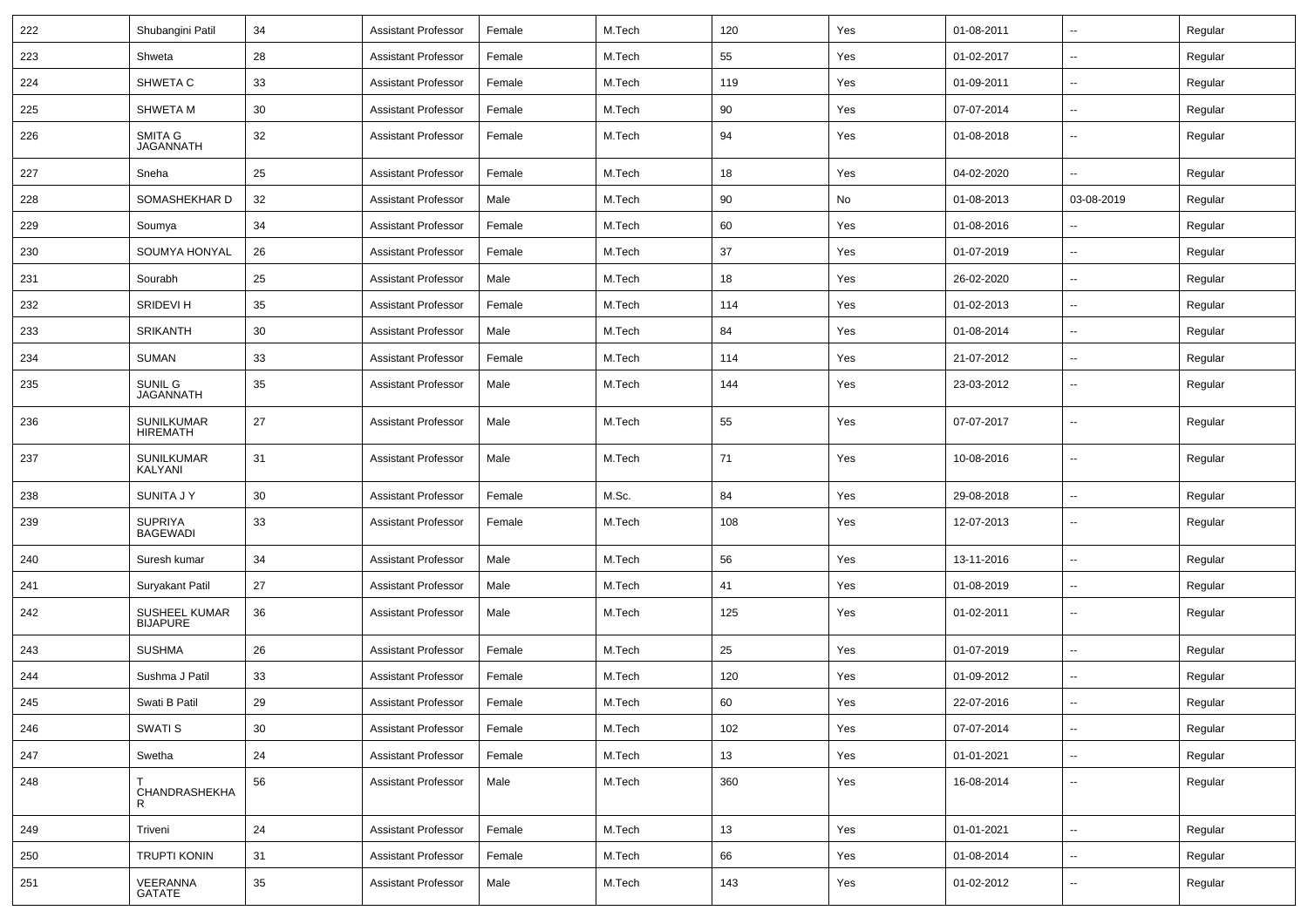| 252 | Veerendra                            | 31     | <b>Assistant Professor</b>                          | Male   | M.Tech                                   | 96  | Yes | 01-08-2013 | $\overline{\phantom{a}}$ | Regular |
|-----|--------------------------------------|--------|-----------------------------------------------------|--------|------------------------------------------|-----|-----|------------|--------------------------|---------|
| 253 | <b>VEERESH GODI</b>                  | 34     | <b>Assistant Professor</b>                          | Male   | M.Tech                                   | 96  | Yes | 01-08-2013 | $\overline{a}$           | Regular |
| 254 | <b>VEERSHETTY</b>                    | 29     | <b>Assistant Professor</b>                          | Male   | M.Tech                                   | 58  | Yes | 01-09-2018 | $\overline{\phantom{a}}$ | Regular |
| 255 | <b>VENKATESH V</b><br><b>KALKOTE</b> | 35     | <b>Assistant Professor</b>                          | Male   | M.Tech                                   | 166 | Yes | 01-07-2013 | --                       | Regular |
| 256 | VIDYASHREE<br>KHED                   | 29     | <b>Assistant Professor</b>                          | Female | M.Sc.                                    | 84  | Yes | 01-08-2018 | $\overline{\phantom{a}}$ | Regular |
| 257 | Vidyashri Deshmukh                   | 26     | <b>Assistant Professor</b>                          | Female | M.Tech                                   | 36  | Yes | 01-08-2019 | $\overline{\phantom{a}}$ | Regular |
| 258 | VIJAYALAXMI<br><b>PATIL</b>          | 31     | <b>Assistant Professor</b>                          | Female | M.Tech                                   | 90  | Yes | 01-07-2014 | $\overline{\phantom{a}}$ | Regular |
| 259 | VIJAYALAXMI<br><b>PATIL</b>          | 26     | <b>Assistant Professor</b>                          | Female | MSc(Mathematics)                         | 23  | Yes | 01-09-2019 | -−                       | Regular |
| 260 | VIJAYALAXMI V<br>TADKAL              | 32     | <b>Assistant Professor</b>                          | Female | M.Tech                                   | 120 | Yes | 05-09-2011 | $\mathbf{u}$             | Regular |
| 261 | <b>VINOD KUMAR</b>                   | 26     | <b>Assistant Professor</b>                          | Male   | M.Tech                                   | 46  | Yes | 01-09-2018 | $\overline{\phantom{a}}$ | Regular |
| 262 | <b>VISHAL</b>                        | 31     | <b>Assistant Professor</b>                          | Male   | M.Sc.                                    | 96  | Yes | 17-08-2013 | $\sim$                   | Regular |
| 263 | <b>VISHWANTH</b>                     | 26     | <b>Assistant Professor</b>                          | Male   | M.Tech                                   | 46  | Yes | 01-09-2018 | $\sim$                   | Regular |
| 264 | ANAVEER S PATIL                      | 35     | <b>Assistant Professor</b>                          | Male   | MBA                                      | 131 | Yes | 02-09-2010 | $\overline{a}$           | Regular |
| 265 | ANILKUMAR C N                        | 33     | <b>Assistant Professor</b>                          | Male   | MBA                                      | 90  | Yes | 12-02-2014 | --                       | Regular |
| 266 | ANUPAM A PATIL                       | 34     | <b>Assistant Professor</b>                          | Male   | <b>MCA</b>                               | 112 | Yes | 01-03-2012 | $\overline{\phantom{a}}$ | Regular |
| 267 | ARCHANA M<br>KINAGI                  | 37     | <b>Assistant Professor</b>                          | Female | <b>SET</b>                               | 116 | Yes | 21-08-2012 | $\sim$                   | Regular |
| 268 | ASHWINI S<br><b>KAPNOOR</b>          | 25     | <b>Assistant Professor</b>                          | Female | MBA                                      | 12  | Yes | 01-01-2021 | $\mathbf{u}$             | Regular |
| 269 | <b>B S NIDAGUNDI</b>                 | 36     | <b>Assistant Professor</b>                          | Male   | MBA                                      | 121 | Yes | 01-01-2012 | $\overline{\phantom{a}}$ | Regular |
| 270 | <b>BASAVARAJ S M</b>                 | 36     | <b>Assistant Professor</b>                          | Male   | MBA                                      | 133 | Yes | 10-12-2010 | $\sim$                   | Regular |
| 271 | BHAGYALAXMI<br>KOTI                  | 33     | <b>Assistant Professor</b>                          | Female | <b>SET</b>                               | 131 | Yes | 01-09-2010 | $\overline{\phantom{a}}$ | Regular |
| 272 | <b>DILIPKUMAR A</b><br><b>PATIL</b>  | 30     | <b>Assistant Professor</b>                          | Male   | MTM (Master of<br>Tourism<br>Management) | 87  | Yes | 04-04-2015 | ⊷.                       | Regular |
| 273 | DR B S HUGAR                         | 41     | Professor                                           | Male   | Ph.D                                     | 216 | Yes | 15-07-2003 | Ξ.                       | Regular |
| 274 | Dr GURURAJ P C                       | 39     | Professor                                           | Male   | Ph.D                                     | 168 | Yes | 05-08-2007 | $\sim$                   | Regular |
| 275 | DR S H HONNALLI                      | 50     | Dean / Principal /<br>Director / Vice<br>Chancellor | Male   | Ph.D                                     | 300 | Yes | 01-08-1998 | ш,                       | Regular |
| 276 | DR S H<br>SHAHAPURE                  | 40     | Associate Professor                                 | Male   | Ph.D                                     | 185 | Yes | 30-08-2007 | $\sim$                   | Regular |
| 277 | DR SHOBHA B<br><b>HANGARKI</b>       | 40     | Associate Professor                                 | Female | Ph.D                                     | 195 | Yes | 05-07-2002 | $\sim$                   | Regular |
| 278 | DR Vanishree CT                      | $37\,$ | Professor                                           | Female | Ph.D                                     | 182 | Yes | 17-03-2009 | ₩,                       | Regular |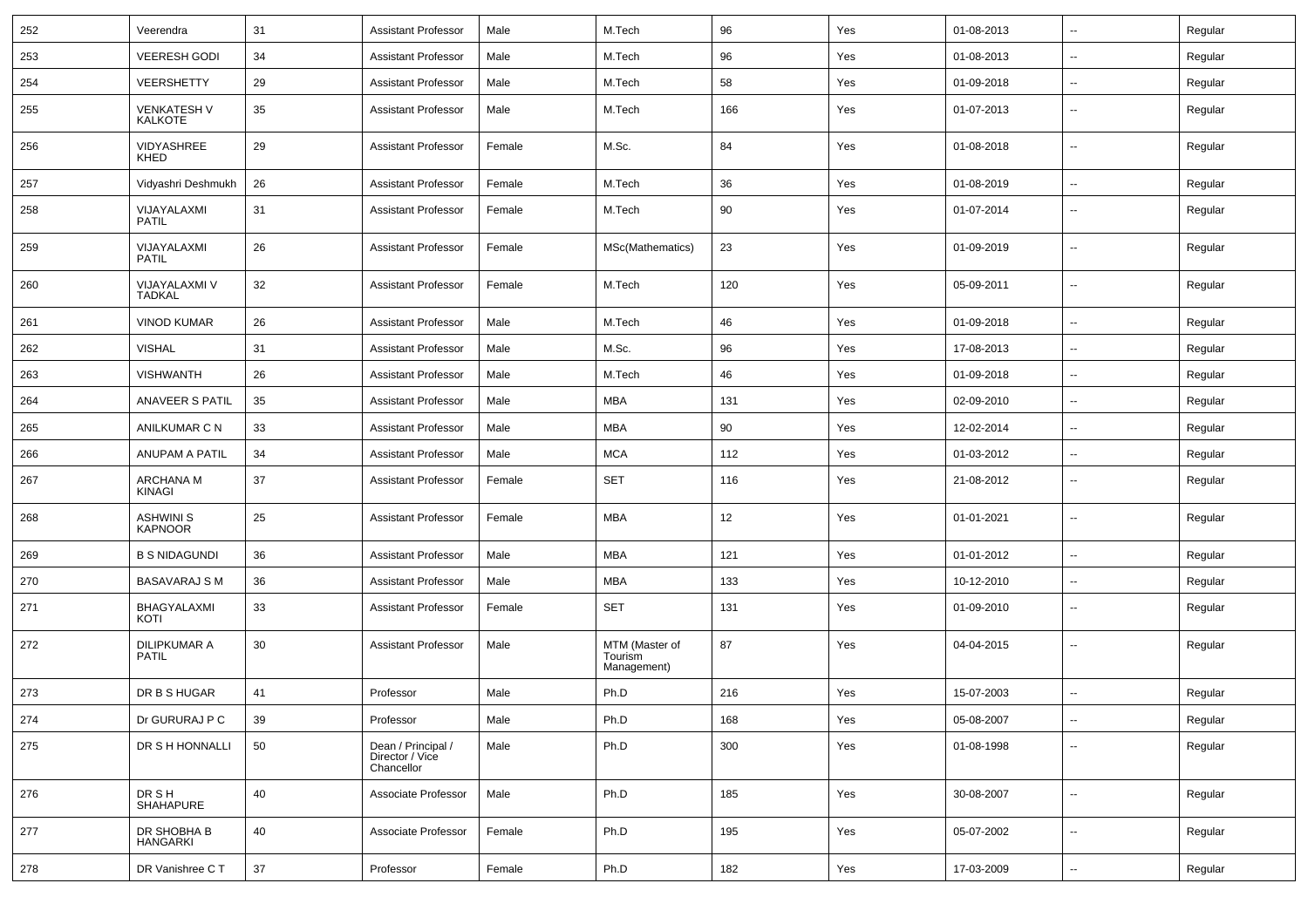| 279 | <b>GEETAN</b><br>PADASHETTY            | 23 | <b>Assistant Professor</b> | Female | <b>MBA</b>                               | 3   | Yes | 01-01-2021 | $\overline{\phantom{a}}$ | Regular  |
|-----|----------------------------------------|----|----------------------------|--------|------------------------------------------|-----|-----|------------|--------------------------|----------|
| 280 | <b>HARISHCHANDRA</b><br>S <sub>B</sub> | 39 | Associate Professor        | Male   | <b>MBA</b>                               | 175 | Yes | 10-01-2008 | $\overline{\phantom{a}}$ | Regular  |
| 281 | <b>KALYANRAO S</b><br><b>PATIL</b>     | 33 | <b>Assistant Professor</b> | Male   | MTM (Master of<br>Tourism<br>Management) | 109 | Yes | 16-06-2012 | $\overline{\phantom{a}}$ | Regular  |
| 282 | MAHESHCHANDRA<br>S PATIL               | 29 | <b>Assistant Professor</b> | Male   | MTM (Master of<br>Tourism<br>Management) | 71  | Yes | 01-01-2018 | $\overline{\phantom{a}}$ | Regular  |
| 283 | <b>MANJUNATH T</b>                     | 33 | <b>Assistant Professor</b> | Male   | MTM (Master of<br>Tourism<br>Management) | 96  | Yes | 01-07-2019 | $\mathbf{u}$             | Regular  |
| 284 | <b>MAYUR RK</b>                        | 35 | <b>Assistant Professor</b> | Male   | <b>MBA</b>                               | 143 | Yes | 01-02-2012 | ۵.                       | Regular  |
| 285 | NITESH SV                              | 33 | <b>Assistant Professor</b> | Male   | <b>MBA</b>                               | 105 | Yes | 02-11-2012 | $\overline{\phantom{a}}$ | Regular  |
| 286 | RAHUL H RATHOD                         | 31 | <b>Assistant Professor</b> | Male   | MTM (Master of<br>Tourism<br>Management) | 71  | Yes | 18-08-2015 | --                       | Regular  |
| 287 | <b>RAKESH M</b><br><b>MALIPATIL</b>    | 31 | <b>Assistant Professor</b> | Male   | <b>MBA</b>                               | 101 | Yes | 19-02-2015 | Ξ.                       | Regular  |
| 288 | RAVI M M                               | 43 | <b>Assistant Professor</b> | Male   | <b>MBA</b>                               | 174 | Yes | 01-08-2018 | $\mathbf{u}$             | Regular  |
| 289 | <b>RENUKA CHAVAN</b>                   | 25 | <b>Assistant Professor</b> | Female | MHA(Hospital<br>Admin)                   | 6   | Yes | 02-02-2021 | --                       | Regular  |
| 290 | <b>S G MALIPATIL</b>                   | 39 | <b>Assistant Professor</b> | Male   | <b>MBA</b>                               | 192 | Yes | 02-08-2005 | Ξ.                       | Regular  |
| 291 | <b>SAVITA M</b>                        | 30 | <b>Assistant Professor</b> | Female | <b>MBA</b>                               | 59  | Yes | 01-10-2018 | ⊷.                       | Regular  |
| 292 | SHAILAJA H<br><b>MATHAPATI</b>         | 32 | <b>Assistant Professor</b> | Female | <b>MBA</b>                               | 115 | Yes | 15-12-2011 | $\overline{\phantom{a}}$ | Regular  |
| 293 | SHASHIKANT HS K                        | 36 | <b>Assistant Professor</b> | Male   | <b>MBA</b>                               | 155 | Yes | 25-02-2009 | $\overline{\phantom{a}}$ | Regular  |
| 294 | SHEELWANTI M<br>GAJARE                 | 34 | <b>Assistant Professor</b> | Female | <b>MBA</b>                               | 121 | Yes | 18-01-2011 | $\overline{\phantom{a}}$ | Regular  |
| 295 | SHILPA S<br><b>HIREGOUDAR</b>          | 37 | <b>Assistant Professor</b> | Female | <b>MBA</b>                               | 109 | Yes | 01-02-2014 | $\overline{\phantom{a}}$ | Regular  |
| 296 | <b>SHRUTHI</b><br><b>MALIPATIL</b>     | 29 | <b>Assistant Professor</b> | Female | <b>MBA</b>                               | 57  | Yes | 02-02-2021 | $\overline{\phantom{a}}$ | Regular  |
| 297 | SOMANATH S<br><b>KARADDY</b>           | 40 | <b>Assistant Professor</b> | Male   | <b>SET</b>                               | 188 | Yes | 01-12-2010 | $\overline{\phantom{a}}$ | Regular  |
| 298 | SOUMYA N                               | 31 | Assistant Professor        | Female | MBA                                      | 94  | Yes | 19-09-2013 | ⊷.                       | Regular  |
| 299 | SPOORTHI PATIL                         | 33 | <b>Assistant Professor</b> | Female | <b>MBA</b>                               | 72  | Yes | 10-08-2016 | ш.                       | Regular  |
| 300 | SUDHARANI D H                          | 27 | <b>Assistant Professor</b> | Female | MTM (Master of<br>Tourism<br>Management) | 48  | Yes | 01-01-2018 | н.                       | Regular  |
| 301 | Aditi                                  | 27 | <b>Assistant Professor</b> | Female | M.Arch.                                  | 31  | Yes | 05-01-2019 | н.                       | Regular  |
| 302 | BASAVARAJ<br>MATHAPATI                 | 35 | <b>Assistant Professor</b> | Male   | M.Tech                                   | 88  | Yes | 20-07-2014 | н.                       | Regular  |
| 303 | Divya                                  | 31 | <b>Assistant Professor</b> | Female | B. Arch                                  | 126 | Yes | 01-09-2018 | $\sim$                   | Visiting |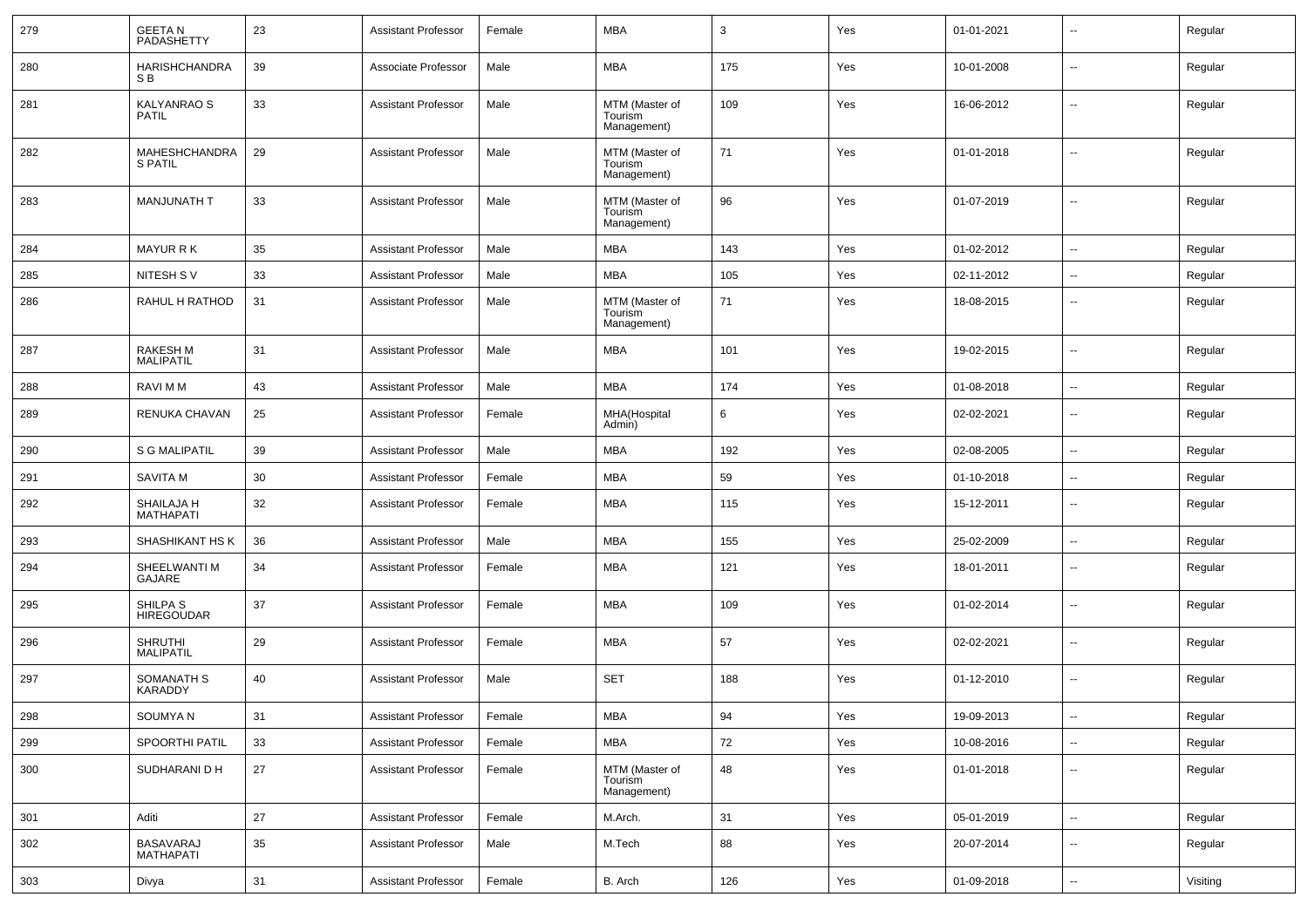| 304 | Farida Tabassum                | 39 | <b>Assistant Professor</b>                          | Female | B. Arch                                  | 179 | Yes | 03-09-2019 | $\overline{\phantom{a}}$ | Regular  |
|-----|--------------------------------|----|-----------------------------------------------------|--------|------------------------------------------|-----|-----|------------|--------------------------|----------|
| 305 | <b>JAGADISH PATIL</b>          | 29 | <b>Assistant Professor</b>                          | Male   | M.Arch.                                  | 45  | Yes | 15-06-2018 | $\overline{a}$           | Regular  |
| 306 | Keerthi Nagur                  | 31 | <b>Assistant Professor</b>                          | Female | B. Arch                                  | 116 | Yes | 03-09-2019 | $\overline{a}$           | Visiting |
| 307 | Mahalaxmi A<br>Deshmukh        | 28 | <b>Assistant Professor</b>                          | Female | M.Arch.                                  | 24  | Yes | 01-08-2019 | $\overline{a}$           | Regular  |
| 308 | SHARANABASAPP<br>A C           | 47 | Dean / Principal /<br>Director / Vice<br>Chancellor | Male   | M.Arch.                                  | 168 | No  | 15-08-2018 | 31-08-2020               | Regular  |
| 309 | Sharangawda                    | 26 | <b>Assistant Professor</b>                          | Male   | B. Arch                                  | 37  | Yes | 01-09-2018 | $\overline{a}$           | Visiting |
| 310 | Shivkumar                      | 38 | <b>Assistant Professor</b>                          | Male   | B. Arch                                  | 204 | Yes | 15-06-2018 | $\overline{a}$           | Regular  |
| 311 | Veena                          | 29 | Assistant Professor                                 | Female | M.Tech                                   | 36  | No  | 01-02-2017 | 30-06-2020               | Regular  |
| 312 | Vidyashree V K                 | 27 | <b>Assistant Professor</b>                          | Female | M.Tech                                   | 36  | Yes | 01-08-2019 | Ξ.                       | Regular  |
| 313 | <b>CHANDRAKANT B</b>           | 34 | <b>Assistant Professor</b>                          | Male   | <b>MBA</b>                               | 106 | Yes | 04-09-2012 | ۰.                       | Regular  |
| 314 | Dr Nagbhushan<br>Reddy         | 36 | Professor                                           | Male   | $M.Sc + Ph.D$                            | 129 | Yes | 01-10-2017 | $\overline{\phantom{a}}$ | Regular  |
| 315 | Shweta M Patil                 | 29 | <b>Assistant Professor</b>                          | Female | MTM (Master of<br>Tourism<br>Management) | 48  | Yes | 01-08-2018 | $\overline{\phantom{a}}$ | Regular  |
| 316 | <b>NIJALING MUGALI</b>         | 32 | <b>Assistant Professor</b>                          | Male   | M. Phil                                  | 103 | Yes | 28-10-2012 | $\overline{a}$           | Regular  |
| 317 | <b>GAYATRI KALYANI</b>         | 37 | <b>Assistant Professor</b>                          | Female | M.A                                      | 132 | Yes | 01-08-2010 | ⊷.                       | Regular  |
| 318 | DR SUBBAYYA M<br><b>NEELA</b>  | 65 | Professor                                           | Male   | Ph.D                                     | 456 | Yes | 01-02-2019 | ۰.                       | Regular  |
| 319 | DR SHANTALA<br><b>NISTY</b>    | 59 | Associate Professor                                 | Female | Ph.D                                     | 420 | Yes | 20-07-1986 | $\overline{\phantom{a}}$ | Regular  |
| 320 | Mahanteshwar<br>Hugar          | 32 | Assistant Professor                                 | Male   | <b>MBA</b>                               | 84  | Yes | 18-08-2014 | ⊷.                       | Regular  |
| 321 | Pooja S Police Patil           | 29 | Assistant Professor                                 | Female | <b>MBA</b>                               | 68  | Yes | 24-11-2017 | $\overline{a}$           | Regular  |
| 322 | Kavita S Shirwal               | 28 | <b>Assistant Professor</b>                          | Female | M.COM                                    | 90  | No  | 24-09-2014 | 01-02-2020               | Regular  |
| 323 | Soumya S Kudari                | 27 | Assistant Professor                                 | Female | <b>MBA</b>                               | 46  | Yes | 13-07-2018 | --                       | Regular  |
| 324 | DR M S PATIL                   | 69 | Professor                                           | Male   | Ph.D                                     | 448 | Yes | 28-09-2018 | $\overline{\phantom{a}}$ | Regular  |
| 325 | Mr NANASAHEB S<br>HACHHADAD    | 34 | <b>Assistant Professor</b>                          | Male   | M.A                                      | 60  | Yes | 29-07-2016 | $\overline{\phantom{a}}$ | Regular  |
| 326 | DR SUMANGALA N<br><b>REDDY</b> | 42 | Assistant Professor                                 | Female | Ph.D                                     | 192 | Yes | 01-08-2018 | $\sim$                   | Regular  |
| 327 | DR PRABHAVATI<br>CHITAKOTI     | 39 | <b>Assistant Professor</b>                          | Female | Ph.D                                     | 156 | Yes | 01-02-2010 | $\sim$                   | Regular  |
| 328 | DR SARIKADEVI L<br>KALAGI      | 44 | <b>Assistant Professor</b>                          | Female | Ph.D                                     | 246 | Yes | 01-08-2017 | $\sim$                   | Regular  |
| 329 | DR CHIDANAND<br>CHIKMATH       | 32 | Assistant Professor                                 | Male   | Ph.D                                     | 64  | Yes | 01-01-2019 | $\sim$                   | Regular  |
| 330 | SHANMUKH PATIL                 | 33 | <b>Assistant Professor</b>                          | Male   | M.A                                      | 144 | Yes | 04-06-2019 | $\sim$                   | Regular  |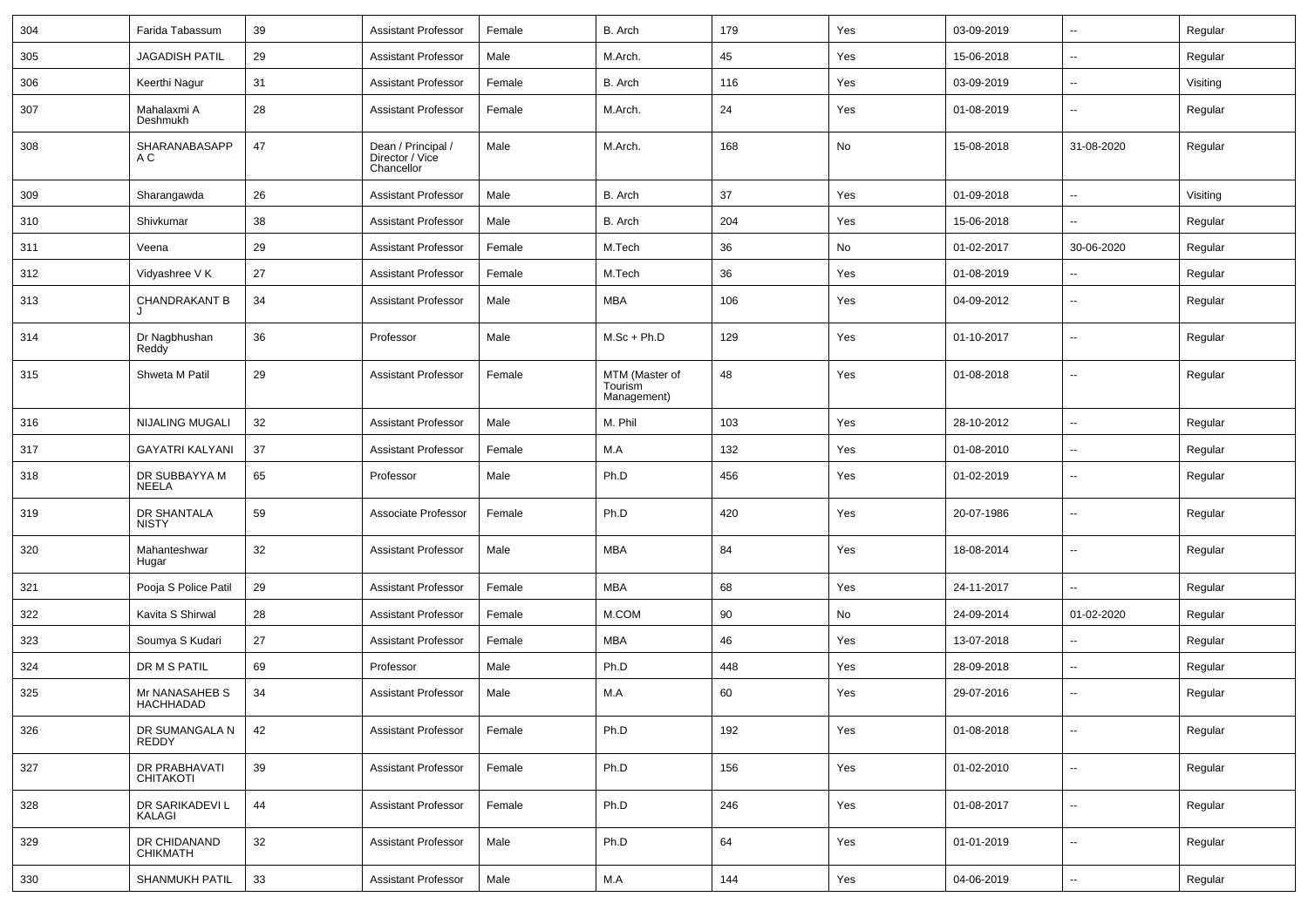| 331 | KAVITA MATHPATI                         | 35 | Assistant Professor                                 | Female | M.A              | 144 | Yes | 04-06-2019 | $\overline{\phantom{a}}$ | Regular             |
|-----|-----------------------------------------|----|-----------------------------------------------------|--------|------------------|-----|-----|------------|--------------------------|---------------------|
| 332 | PAVANKUMAR                              | 30 | <b>Assistant Professor</b>                          | Male   | M.A              | 48  | No  | 01-06-2019 | 19-02-2021               | Regular             |
| 333 | Hogirala Rammurthy<br>Sarath Kumar      | 47 | <b>Assistant Professor</b>                          | Male   | M.A              | 299 | Yes | 02-02-2018 | --                       | Adhoc / Contractual |
| 334 | R D Awanti                              | 40 | Dean / Principal /<br>Director / Vice<br>Chancellor | Male   | M.COM            | 149 | Yes | 22-02-2012 | $\sim$                   | Regular             |
| 335 | U B Gadami                              | 36 | <b>Assistant Professor</b>                          | Male   | M.COM            | 139 | Yes | 09-01-2013 | $\overline{\phantom{a}}$ | Regular             |
| 336 | Premavati Patil                         | 30 | <b>Assistant Professor</b>                          | Female | M.COM            | 60  | Yes | 01-09-2018 | Ξ.                       | Regular             |
| 337 | Kaveri Kamshetty                        | 37 | <b>Assistant Professor</b>                          | Female | M. Phil          | 120 | Yes | 02-05-2019 | ۰.                       | Regular             |
| 338 | Geeta SD                                | 26 | <b>Assistant Professor</b>                          | Female | M.COM            | 48  | Yes | 01-09-2018 | $\overline{a}$           | Regular             |
| 339 | Vithalrao patil                         | 35 | <b>Assistant Professor</b>                          | Male   | M.A              | 52  | No  | 01-02-2018 | 28-02-2021               | Adhoc / Contractual |
| 340 | Dr Elenore Geetha<br>mala               | 63 | Professor                                           | Female | Ph.D             | 428 | Yes | 01-08-2018 | $\overline{\phantom{a}}$ | Regular             |
| 341 | VIDYADHARA                              | 33 | Assistant Professor                                 | Male   | M.Sc(Phy)        | 108 | Yes | 27-07-2012 | $\overline{\phantom{a}}$ | Regular             |
| 342 | PROF SHILPA<br>KANDGUL                  | 30 | Assistant Professor                                 | Female | <b>MBA</b>       | 96  | Yes | 15-07-2013 | $\overline{\phantom{a}}$ | Regular             |
| 343 | <b>POOJA</b>                            | 26 | Assistant Professor                                 | Female | M.Sc(Phy)        | 48  | Yes | 07-07-2017 | $\overline{\phantom{a}}$ | Regular             |
| 344 | DR<br>NAGBASAVANNA<br><b>GURAGOL</b>    | 36 | <b>Assistant Professor</b>                          | Male   | Ph.D             | 86  | Yes | 07-03-2015 | --                       | Regular             |
| 345 | REVATI                                  | 26 | Assistant Professor                                 | Female | M.Sc(Phy)        | 33  | Yes | 05-10-2018 | $\overline{\phantom{a}}$ | Regular             |
| 346 | PROF SHIVALEELA<br>S W                  | 37 | <b>Assistant Professor</b>                          | Female | M.COM            | 123 | Yes | 10-10-2012 | $\sim$                   | Regular             |
| 347 | ANJALI<br><b>BABSHETTY</b>              | 25 | <b>Assistant Professor</b>                          | Female | M.Sc(Phy)        | 36  | Yes | 12-07-2018 | $\sim$                   | Regular             |
| 348 | POOJA PATIL                             | 24 | <b>Assistant Professor</b>                          | Female | M.Sc(Phy)        | 24  | Yes | 12-09-2019 | $\overline{\phantom{a}}$ | Regular             |
| 349 | RAMESH<br>SADANAND<br><b>KEMPEPATIL</b> | 31 | <b>Assistant Professor</b>                          | Male   | MSc(Mathematics) | 84  | Yes | 02-08-2014 | $- -$                    | Regular             |
| 350 | SHARANAGOUDA                            | 27 | <b>Assistant Professor</b>                          | Male   | <b>MCA</b>       | 25  | Yes | 14-07-2019 | Ξ.                       | Regular             |
| 351 | VISHWAS V<br>RUDRASWAMY<br><b>MATH</b>  | 28 | <b>Assistant Professor</b>                          | Male   | MSc(Mathematics) | 60  | Yes | 01-08-2018 | ۰.                       | Regular             |
| 352 | MANGALA D<br>KANDAGAL                   | 33 | <b>Assistant Professor</b>                          | Female | MSc(Mathematics) | 84  | Yes | 02-08-2014 | $\overline{\phantom{a}}$ | Regular             |
| 353 | <b>NAGAMMA</b>                          | 36 | <b>Assistant Professor</b>                          | Female | M.Sc.            | 131 | Yes | 17-08-2010 | Ξ.                       | Regular             |
| 354 | DR SHREEDEVI<br>KALYAN                  | 34 | <b>Assistant Professor</b>                          | Female | $M.Sc + Ph.D$    | 95  | Yes | 01-08-2018 | --                       | Regular             |
| 355 | ARATI R<br>KALABURAGI                   | 33 | <b>Assistant Professor</b>                          | Female | M.Sc.            | 131 | Yes | 01-09-2010 | $\overline{\phantom{a}}$ | Regular             |
| 356 | DR SIDDARAM L<br><b>POOJARI</b>         | 33 | <b>Assistant Professor</b>                          | Male   | $M.Sc + Ph.D$    | 108 | Yes | 01-08-2013 | $\overline{\phantom{a}}$ | Regular             |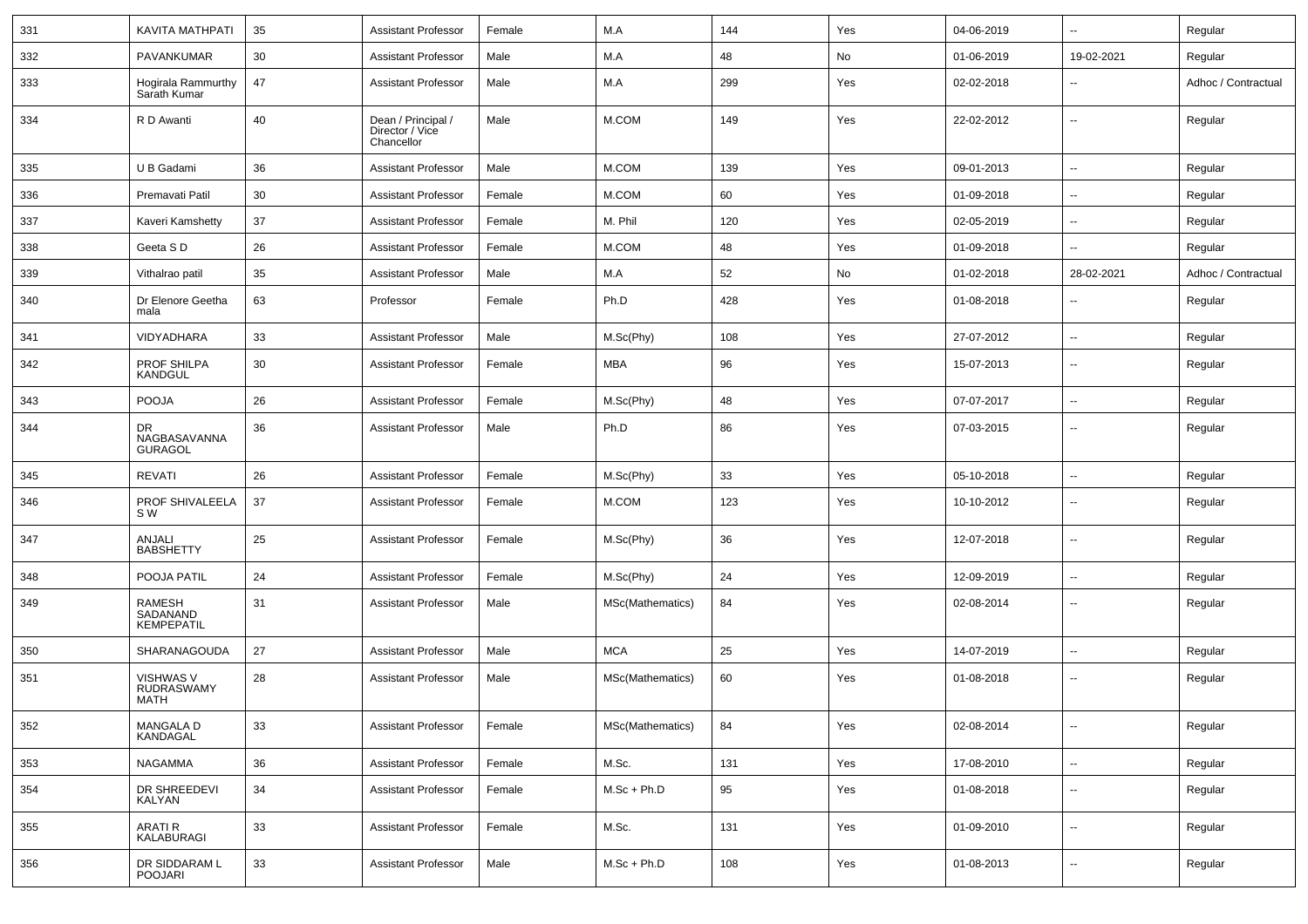| 357 | DR<br>BASAWARAJESHW<br>ARI I         | 38              | <b>Assistant Professor</b>                          | Female | $M.Sc + Ph.D$    | 168 | Yes | 03-02-2010 | $\overline{\phantom{a}}$ | Regular |
|-----|--------------------------------------|-----------------|-----------------------------------------------------|--------|------------------|-----|-----|------------|--------------------------|---------|
| 358 | VISHWAJIT B D                        | 29              | <b>Assistant Professor</b>                          | Male   | <b>SLET</b>      | 50  | Yes | 01-06-2017 | Ξ.                       | Regular |
| 359 | Nagaveni                             | 32              | <b>Assistant Professor</b>                          | Female | <b>MCA</b>       | 72  | Yes | 15-07-2015 | $\overline{\phantom{a}}$ | Regular |
| 360 | Saraswati S B                        | 30              | <b>Assistant Professor</b>                          | Female | <b>MCA</b>       | 37  | Yes | 26-06-2018 | -−                       | Regular |
| 361 | Sumitra Biradar                      | 31              | <b>Assistant Professor</b>                          | Female | <b>MCA</b>       | 28  | Yes | 15-03-2019 | $\overline{\phantom{a}}$ | Regular |
| 362 | Priya Maski                          | 29              | <b>Assistant Professor</b>                          | Female | <b>MCA</b>       | 12  | No  | 02-02-2018 | 30-06-2019               | Regular |
| 363 | jagadish                             | 32              | <b>Assistant Professor</b>                          | Male   | M.Tech           | 76  | Yes | 11-01-2016 |                          | Regular |
| 364 | Sharnabasappa<br>Honnashetty         | 37              | <b>Assistant Professor</b>                          | Male   | <b>MCA</b>       | 144 | No  | 11-01-2011 | 28-12-2019               | Regular |
| 365 | Jyoti                                | 38              | <b>Assistant Professor</b>                          | Female | M.Tech           | 96  | Yes | 01-01-2018 | Ξ.                       | Regular |
| 366 | Mallamma                             | 29              | <b>Assistant Professor</b>                          | Female | <b>MCA</b>       | 71  | Yes | 12-01-2016 | н.                       | Regular |
| 367 | Pallavi                              | 29              | <b>Assistant Professor</b>                          | Female | <b>MCA</b>       | 37  | Yes | 01-06-2018 | --                       | Regular |
| 368 | Sharanbasappa<br>Sagare              | 31              | <b>Assistant Professor</b>                          | Male   | <b>MCA</b>       | 37  | Yes | 01-06-2018 | --                       | Regular |
| 369 | Reshma                               | 27              | <b>Assistant Professor</b>                          | Female | M.COM            | 35  | Yes | 19-07-2018 | Ξ.                       | Regular |
| 370 | Annapurna                            | 28              | <b>Assistant Professor</b>                          | Female | <b>MCA</b>       | 35  | Yes | 01-09-2018 | $\overline{\phantom{a}}$ | Regular |
| 371 | Sridhar Anakal                       | 38              | <b>Assistant Professor</b>                          | Male   | <b>MCA</b>       | 132 | Yes | 09-07-2012 | -−                       | Regular |
| 372 | Kiran maka                           | 34              | Dean / Principal /<br>Director / Vice<br>Chancellor | Male   | M.Tech           | 156 | Yes | 01-08-2017 | $\overline{\phantom{a}}$ | Regular |
| 373 | Dr shrikant M patil                  | 45              | <b>Assistant Professor</b>                          | Male   | Ph.D             | 156 | Yes | 01-08-2017 |                          | Regular |
| 374 | Mr Rambhat                           | 38              | <b>Assistant Professor</b>                          | Male   | <b>MCA</b>       | 152 | Yes | 01-10-2018 | $\mathbf{u}$             | Regular |
| 375 | Mr Sharanbasappa                     | 31              | <b>Assistant Professor</b>                          | Male   | M.Tech           | 65  | Yes | 01-10-2018 | $\overline{\phantom{a}}$ | Regular |
| 376 | Mr laxmikant E                       | 32              | <b>Assistant Professor</b>                          | Male   | <b>MCA</b>       | 108 | Yes | 07-09-2018 | $\overline{\phantom{a}}$ | Regular |
| 377 | Prof prasanna B B                    | 40              | <b>Assistant Professor</b>                          | Male   | <b>MCA</b>       | 144 | Yes | 01-03-2010 | н.                       | Regular |
| 378 | SARASWATHI                           | 29              | Assistant Professor                                 | Female | MSc(Mathematics) | 72  | Yes | 25-08-2015 | --                       | Regular |
| 379 | Prof Rajesh shirwal                  | 47              | <b>Assistant Professor</b>                          | Male   | M.Tech           | 240 | Yes | 01-08-2000 | $\overline{\phantom{a}}$ | Regular |
| 380 | ASHWINI                              | 31              | Assistant Professor                                 | Female | MSc(Mathematics) | 72  | Yes | 25-08-2015 |                          | Regular |
| 381 | Mrs Poonam J                         | 28              | <b>Assistant Professor</b>                          | Female | M.Tech           | 39  | Yes | 07-09-2017 | $\overline{\phantom{a}}$ | Regular |
| 382 | Dr sandhya                           | 32              | <b>Assistant Professor</b>                          | Female | Ph.D(Botany)     | 60  | Yes | 16-09-2018 | $\sim$                   | Regular |
| 383 | Dr Arjun Shetty                      | 31              | <b>Assistant Professor</b>                          | Male   | Ph.D(Botany)     | 90  | Yes | 21-12-2017 | $\sim$                   | Regular |
| 384 | Dr Dwarka Jadhav                     | 36              | <b>Assistant Professor</b>                          | Female | Ph.D(Botany)     | 108 | Yes | 05-08-2017 | $\overline{\phantom{a}}$ | Regular |
| 385 | Dr Jyothi<br>Chandrakant<br>Honnalli | 38              | <b>Assistant Professor</b>                          | Female | Ph.D(Botany)     | 72  | Yes | 05-08-2017 | н.                       | Regular |
| 386 | Kiran Desai                          | 30 <sup>°</sup> | <b>Assistant Professor</b>                          | Male   | M.Sc (Botany)    | 48  | Yes | 08-08-2019 | $\sim$                   | Regular |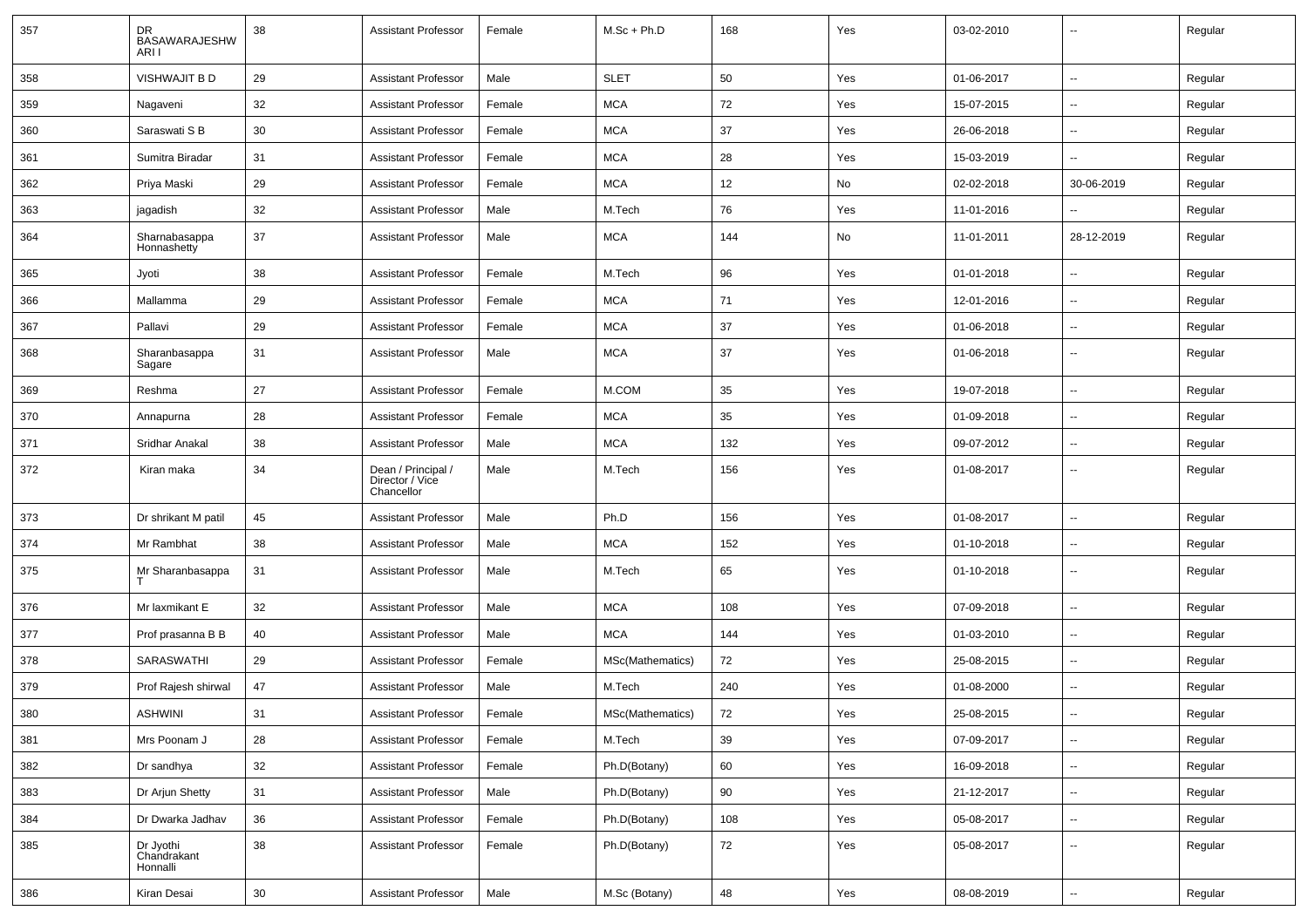| 387 | Dr SUNITA B PATIL                 | 34 | <b>Assistant Professor</b> | Female | Master in<br>Journalism & Mass<br>Communication<br>(MJMC) | 132 | Yes | 01-07-2018 | --                       | Regular |
|-----|-----------------------------------|----|----------------------------|--------|-----------------------------------------------------------|-----|-----|------------|--------------------------|---------|
| 388 | <b>ASHWINI REDDY</b>              | 34 | <b>Assistant Professor</b> | Female | Master in<br>Journalism & Mass<br>Communication<br>(MJMC) | 60  | Yes | 01-10-2018 | $\overline{\phantom{a}}$ | Regular |
| 389 | SAIBANNA<br><b>GUDUBA</b>         | 44 | <b>Assistant Professor</b> | Male   | Master in<br>Journalism & Mass<br>Communication<br>(MJMC) | 132 | No  | 16-07-2018 | 29-02-2020               | Regular |
| 390 | <b>NIRMALA DORE</b>               | 45 | <b>Assistant Professor</b> | Female | Master in<br>Journalism & Mass<br>Communication<br>(MJMC) | 48  | Yes | 01-09-2018 | ۰.                       | Regular |
| 391 | T V SIVANANDAN                    | 66 | Other                      | Male   | B.A                                                       | 540 | Yes | 01-07-2018 | u.                       | Regular |
| 392 | DR PRABHAVATI                     | 34 | <b>Assistant Professor</b> | Female | $M.Sc + Ph.D$                                             | 96  | Yes | 09-08-2019 | --                       | Regular |
| 393 | <b>VINODKUMAR</b><br><b>PATIL</b> | 28 | <b>Assistant Professor</b> | Male   | M.Sc.                                                     | 23  | Yes | 08-08-2019 | ۰.                       | Regular |
| 394 | <b>AMBIKA TENGLI</b>              | 24 | <b>Assistant Professor</b> | Female | <b>MBA</b>                                                | 28  | Yes | 22-09-2019 | Ξ.                       | Regular |
| 395 | Dr SANTOSH<br><b>BENNUR</b>       | 41 | <b>Assistant Professor</b> | Male   | Ph.D                                                      | 192 | Yes | 11-09-2019 | $\overline{\phantom{a}}$ | Regular |
| 396 | <b>BASAVESHWAR</b><br>DHANNURKAR  | 41 | <b>Assistant Professor</b> | Male   | MBA                                                       | 204 | Yes | 05-03-2020 | u.                       | Regular |
| 397 | <b>RESHMA S B</b>                 | 35 | <b>Assistant Professor</b> | Female | M.Tech                                                    | 65  | Yes | 01-09-2020 | $\overline{\phantom{a}}$ | Regular |
| 398 | <b>SHRUTI S HUDGI</b>             | 24 | <b>Assistant Professor</b> | Female | M.COM                                                     | 48  | Yes | 15-11-2019 | --                       | Regular |
| 399 | <b>PRIYA</b>                      | 26 | <b>Assistant Professor</b> | Female | M.Tech                                                    | 20  | Yes | 26-02-2020 | $\overline{\phantom{a}}$ | Regular |
| 400 | VIJAYKUMAR<br><b>PATIL</b>        | 42 | <b>Assistant Professor</b> | Male   | <b>MBA</b>                                                | 115 | Yes | 06-09-2018 | $\overline{\phantom{a}}$ | Regular |
| 401 | <b>BASAYYA K</b>                  | 27 | <b>Assistant Professor</b> | Male   | M.COM                                                     | 23  | Yes | 01-09-2019 | u.                       | Regular |
| 402 | PRASHANT B M                      | 27 | <b>Assistant Professor</b> | Male   | MBA                                                       | 28  | Yes | 01-10-2019 | $\overline{\phantom{a}}$ | Regular |
| 403 | <b>ASHIRWAD B</b>                 | 27 | <b>Assistant Professor</b> | Male   | <b>MBA</b>                                                | 26  | Yes | 01-10-2019 | --                       | Regular |
| 404 | NAVEENKUMAR<br>KULAKARANI         | 27 | <b>Assistant Professor</b> | Male   | M.A                                                       | 40  | No  | 15-12-2019 | 08-10-2021               | Regular |
| 405 | USHA S HATTI                      | 25 | <b>Assistant Professor</b> | Female | M.A                                                       | 26  | Yes | 01-02-2020 | u.                       | Regular |
| 406 | KEERTIDEVIDAS                     | 33 | Assistant Professor        | Female | MA(MC): M.A.Mass 51<br>Communication                      |     | No  | 23-10-2020 | 03-08-2021               | Regular |
| 407 | ANITA G                           | 33 | <b>Assistant Professor</b> | Female | MCJ: Masters of<br>Communication &<br>Journalism          | 113 | Yes | 23-10-2020 | Ξ.                       | Regular |
| 408 | suman bijapur                     | 30 | <b>Assistant Professor</b> | Female | <b>MCA</b>                                                | 42  | Yes | 02-02-2022 | Ξ.                       | Regular |
| 409 | Swarooparani                      | 31 | <b>Assistant Professor</b> | Female | M.Tech                                                    | 49  | Yes | 04-02-2021 | Ξ.                       | Regular |
| 410 | Srisail Madani                    | 41 | <b>Assistant Professor</b> | Male   | M.A                                                       | 120 | Yes | 23-03-2021 | Ξ.                       | Regular |
| 411 | Karenna devapur                   | 30 | <b>Assistant Professor</b> | Male   | M.A                                                       | 40  | Yes | 25-03-2021 | Ξ.                       | Regular |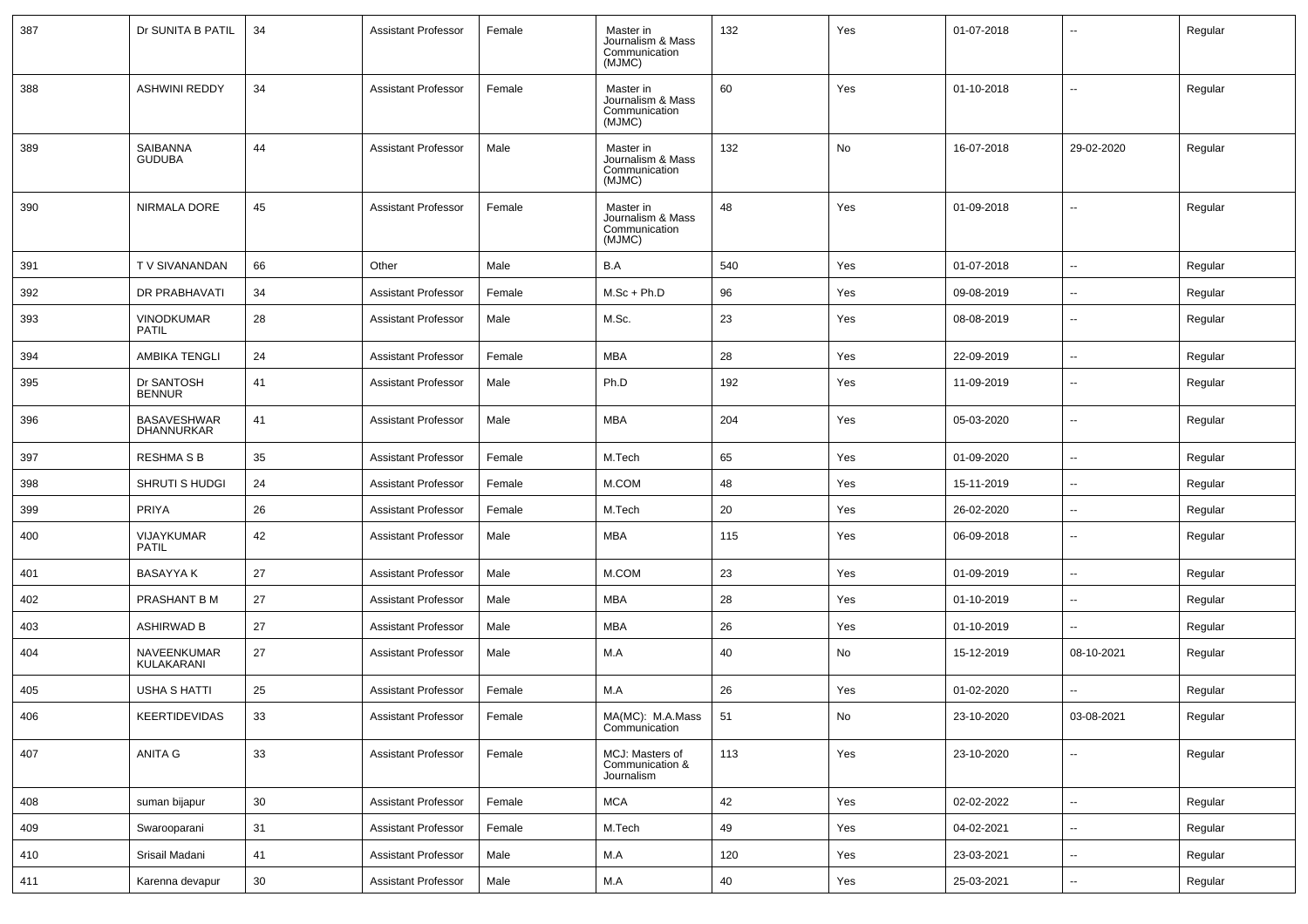| 412 | Savita Bhosgi               | 40 | <b>Assistant Professor</b> | Female | M.A        | 192     | Yes | 18-11-2021 | $\overline{\phantom{a}}$ | Regular  |
|-----|-----------------------------|----|----------------------------|--------|------------|---------|-----|------------|--------------------------|----------|
| 413 | Panchasheela B<br>Appa      | 55 | <b>Assistant Professor</b> | Female | M.A        | 4       | Yes | 30-07-2015 | --                       | Regular  |
| 414 | Ar Shreelaxmi<br>kowtal     | 59 | Professor                  | Female | M.Arch.    | 408     | Yes | 01-01-2021 | $\overline{\phantom{a}}$ | Regular  |
| 415 | Ms Roopali Kinagi           | 26 | <b>Assistant Professor</b> | Female | M.COM      | 23      | Yes | 01-03-2020 | $\sim$                   | Regular  |
| 416 | Smt Parvati Patil           | 37 | <b>Assistant Professor</b> | Female | <b>MBA</b> | 139     | Yes | 02-01-2021 | $\overline{\phantom{a}}$ | Regular  |
| 417 | Shridevi Angadi             | 58 | Associate Professor        | Female | M.Tech     | 426     | Yes | 02-02-2021 | --                       | Regular  |
| 418 | Smt Bhagyashree S<br>Κ      | 36 | <b>Assistant Professor</b> | Female | M.A        | 13      | Yes | 05-01-2021 | --                       | Regular  |
| 419 | Ar Ashwini GG               | 25 | <b>Assistant Professor</b> | Female | M.Arch.    | 12      | Yes | 01-01-2021 | Ξ.                       | Regular  |
| 420 | Ar sharan gowda             | 25 | <b>Assistant Professor</b> | Male   | M.Arch.    | 37      | Yes | 01-09-2018 | $\overline{\phantom{a}}$ | Regular  |
| 421 | Ar Sana khan                | 28 | <b>Assistant Professor</b> | Female | M.Arch.    | 54      | Yes | 14-03-2021 | $\sim$                   | Regular  |
| 422 | Ar Sneha Patne              | 33 | <b>Assistant Professor</b> | Female | B. Arch    | 84      | Yes | 23-02-2021 | --                       | Regular  |
| 423 | Ar Sridevi Anakal           | 29 | <b>Assistant Professor</b> | Female | B. Arch    | 72      | Yes | 01-01-2021 | $\overline{\phantom{a}}$ | Visiting |
| 424 | Dr S G Dollegoudar          | 60 | Professor                  | Male   | Ph.D       | 420     | Yes | 09-02-2021 | $\overline{\phantom{a}}$ | Regular  |
| 425 | Dr N S Patil                | 60 | Professor                  | Male   | Ph.D       | 444     | Yes | 01-06-2021 | $\overline{\phantom{a}}$ | Regular  |
| 426 | Sunita Patil                | 32 | <b>Assistant Professor</b> | Female | M.A        | 5       | Yes | 09-02-2021 | Щ,                       | Regular  |
| 427 | Poonam Patil                | 24 | <b>Assistant Professor</b> | Female | M.A        | 5       | Yes | 09-02-2021 | Ξ.                       | Regular  |
| 428 | Jyoti Swami                 | 31 | <b>Assistant Professor</b> | Female | M.A        | 6       | Yes | 01-02-2022 | $\overline{\phantom{a}}$ | Regular  |
| 429 | Basavaraj Husge             | 26 | <b>Assistant Professor</b> | Male   | <b>MBA</b> | 6       | Yes | 01-02-2022 | $\sim$                   | Regular  |
| 430 | Pooja Gilda                 | 22 | <b>Assistant Professor</b> | Female | MBA        | 6       | Yes | 01-02-2022 | $\overline{\phantom{a}}$ | Regular  |
| 431 | REVAYYA<br>VASTRADMATH      | 61 | Other                      | Female | M.A        | 150     | Yes | 01-09-2020 | $\overline{a}$           | Regular  |
| 432 | Sushma                      | 27 | <b>Assistant Professor</b> | Female | M.Tech     | 22      | Yes | 11-09-2019 | Ξ.                       | Regular  |
| 433 | Prashant mutta              | 26 | <b>Assistant Professor</b> | Male   | <b>MCA</b> | 22      | Yes | 11-09-2019 | $\overline{\phantom{a}}$ | Regular  |
| 434 | <b>SRISAIL K</b>            | 26 | <b>Assistant Professor</b> | Male   | M.Tech     | 21      | Yes | 01-10-2019 | $\sim$                   | Regular  |
| 435 | KALAYANRAO<br><b>PATIL</b>  | 37 | <b>Assistant Professor</b> | Male   | <b>MCA</b> | 96      | Yes | 01-10-2020 | --                       | Regular  |
| 436 | SHIVALLINGAPPA<br>D HARSOOR | 41 | Assistant Professor        | Male   | M.Tech     | 13      | Yes | 12-01-2021 | $\overline{\phantom{a}}$ | Regular  |
| 437 | SHARANABASAPP<br>A M PATIL  | 34 | <b>Assistant Professor</b> | Male   | M.Tech     | $\,6\,$ | Yes | 26-10-2021 | $\sim$                   | Regular  |
| 438 | MANJUNATH<br><b>REDDY</b>   | 33 | <b>Assistant Professor</b> | Male   | M.Tech     | 132     | Yes | 02-01-2013 | $\sim$                   | Regular  |
| 439 | SHALINI MALIPATIL           | 33 | <b>Assistant Professor</b> | Female | <b>MCA</b> | 83      | Yes | 12-02-2015 | н.                       | Regular  |
| 440 | RAJESHWARI SALI             | 35 | <b>Assistant Professor</b> | Female | M.COM      | 75      | Yes | 02-02-2021 | $\sim$                   | Regular  |
| 441 | S B PATIL                   | 69 | <b>Assistant Professor</b> | Male   | <b>LLB</b> | 562     | Yes | 01-08-2018 | $\sim$                   | Visiting |